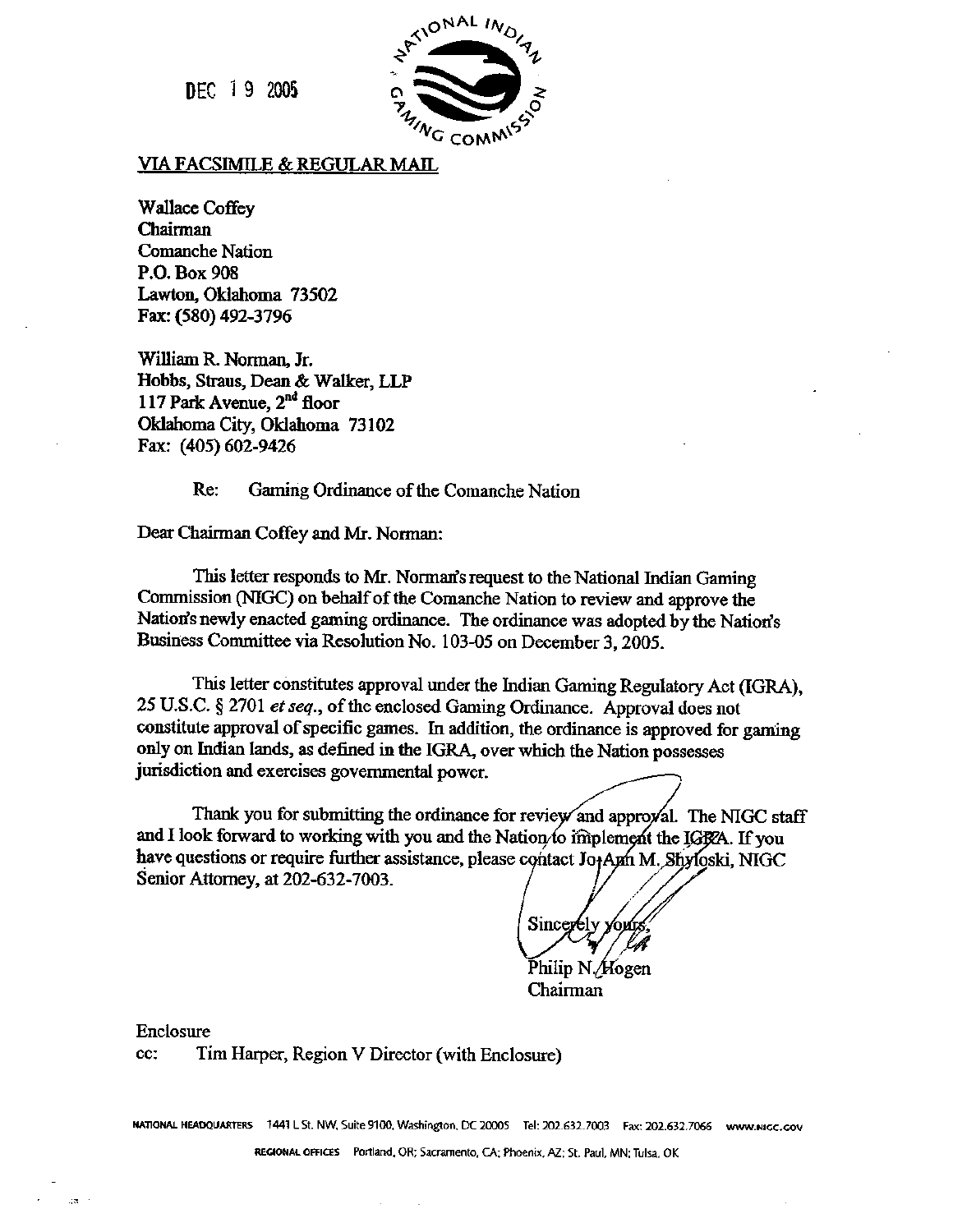#### **Section 101. Purpose** .

The **Comanche Business Committee ("CBC"), empowered by the Comanche Nation Constitution to enact ordinances, hereby enacts this ordinance in order to govern** Class **IT**  and **Class** EI **gaming operations on the** Nation's **Indian** lands.

#### **Section 102. Definitions**

Unless **a** different meaning **is clearly** indicated **in this Ordinance, the terms used herein**  shall **have the same meaning as defined** in **the** Indian **Gaming** Regulatory **Act ("IORA"), <sup>25</sup>U.S.C.** § **2701 etseq., and its regulations, 25 C.F.R. 4 501** *et* **seq. Specifically:** 

- **(a) Board of Directors means the** Tribal **Gaming Board of Directors, who** shall **serve as primary management officials in overseeing the** General Manager **and the day-to-day non-regulatory aspects of the gaming** operation.
- **(b) CIass I gaming means social games solely for** prizes **of minimal value or traditional forms of Indian gaming engaged** in **by individuals as a part of, or in connection with,**  tribal **ceremonies or celebrations.**
- *(c)* **Class I1 gaming means:** 
	- **(1) The game of chance** comrnody **known as bingo (whether** *or* **not electronic,**  computer, or other technologic aids are used in connection therewith):
		- **(A)which is played for prizes, including monetary prizes, with cards bearing nmbers or other designations,**
		- **@)in** which **the holder of the card covers such numbers or designations when objects, similarly numbered or designated, are** drawn **or. electronically determined, and**
		- **(C) in which the game is won by the first person covering a previously designated arrangement of numbers or designations on such cards, including** (if **phyed in**  the **same location) pull-tabs, lotto, punch boards; tip jars, instant bingo, and other games similar to bingo, and**
	- **(2) Czurf games** *that:*

À

- **(A)are explicitly authorized by the laws of the State, or**
- (B) **are** not **explicitly prohibited by the laws** of **the State** and **are** played **at any**  location **in the State, but only if such card games are played in conformity with those laws and regulations (if any)** of **the State regarding hours or periods of operation of such** card **games** or limitations **on wagers** or **pot** sizes **in such**  card **games.**
- **(3) The** term **"class I1** gaming" **does not include:** 
	- **(A)any batlking card games, including baccarat, chemin de fer, or blackjack (21), or**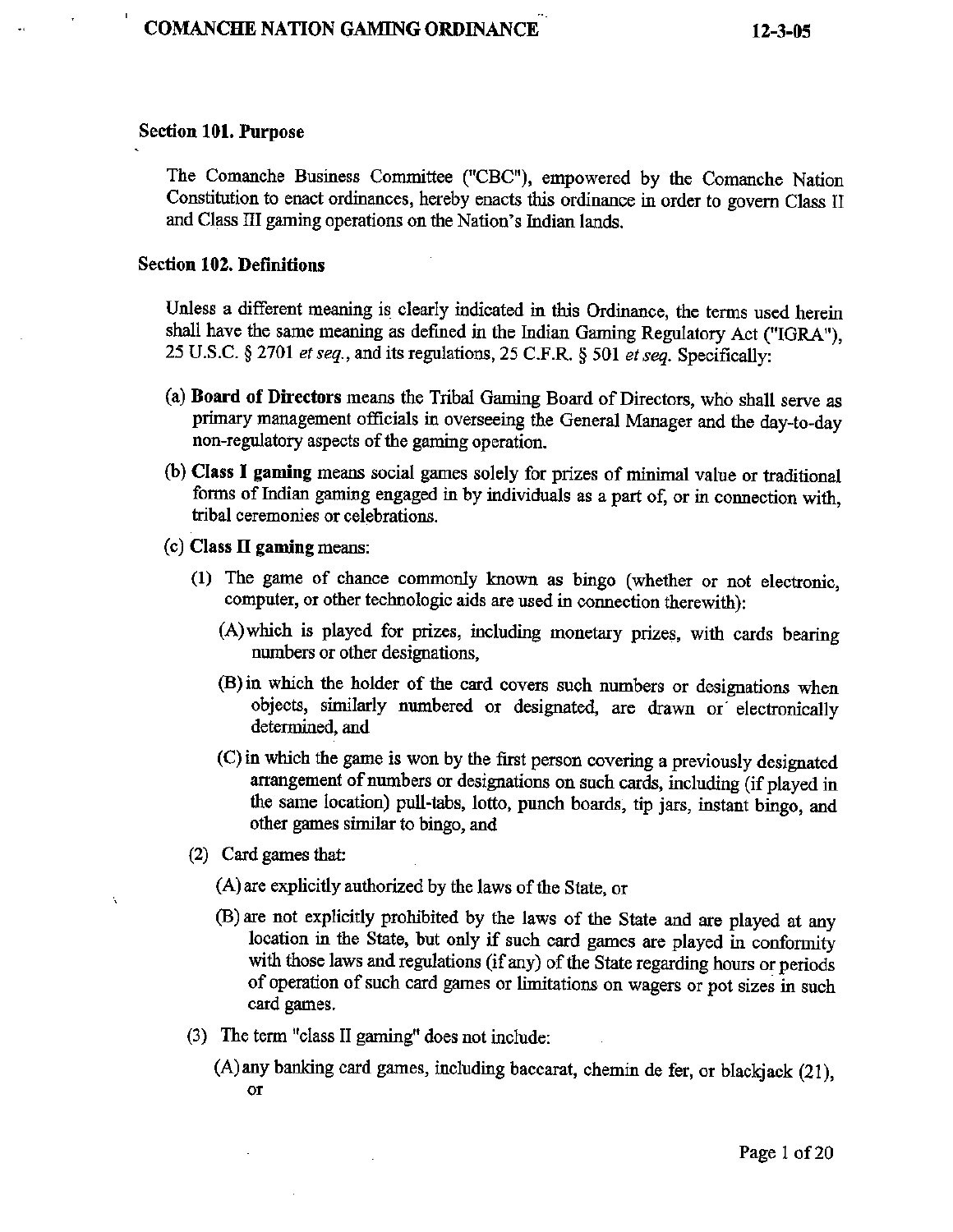**1** 

- **(B)** electronic **or electromechanical facsimiles** of **any game of chance or** slot **machines of my kind.**
- **(d) CIass III gaming means all forms of gaming that are not class** I gaming **or class II gaming.**
- *(e)* **Commission means the** Tribd **Gaming Commission established** to **pedom regulatory oversight and to monitor compliance with Tribal,** Federal, and **applicable State laws and** regulations.
- **(f) Commissioner** means **a Tribal** Gaming Commissioner.
- **(g) Compact mems a Tribal-State** Compact **concerning class** III **gaming approved by the Secretary of the Interior** and **published in the Federal Register pursuant to 25 U.S.C.** *5*  271 **0(d).**
- (h) **Complimentary shall** have **the meaning as set forth in 25 C.F.R. §542.2(a).**
- (i) **Confidential Information** means all private and proprietary Comanche Nation, Tribal **Gaming** Board **of Directors, and** Tribal Gaming Commission information that **may have a significant adverse impact on the Nation, tbe Gaming Board of Directors,**  Gaming Commission, the Nation's employees, patrons, and vendors if it is compromised. Confidential Information requires strong custody and access procedures, and is available only to authorized groups or functions on a "need to know" basis. Comanche Nation Confidential Information includes information that if **compromised may have a significant impact on our customers, employees, and vendors.**
- Cj) **DirectIy related to means a spouse, child, parent, grandparent, grandchild, aunt, uncle,**  sibling, **or fist** cousin.
- (k) **Director** means **a Member of the** Tribal **Gaming Board of Directors.**
- **(1) Indian lands means:** 
	- **(I) all lands within the limits of the Nation's reservation;**
	- **(2) any** Iands **title to which is either held in** trust **by the United States for the** benefit **of the Nation or** individual or **held by the Nation or individual subject to restriction by the United States against alienation** and over **which the Indian Nation exercises** governmental **power;** and
	- (3) for all lands acquired into trust for the benefit of an Indian tribe after October 17, **1988, the lands meet the requirements set** forth **in 25 U.S.C. 2719.** '
- **(m) Key Employee mems:** 
	- **(1) A person who perfom one or more of the following functions:** 
		- **(A)** Bingo **caller;**
		- (l3) Counting **room supervisor;**
		- **(C) Chief of security;**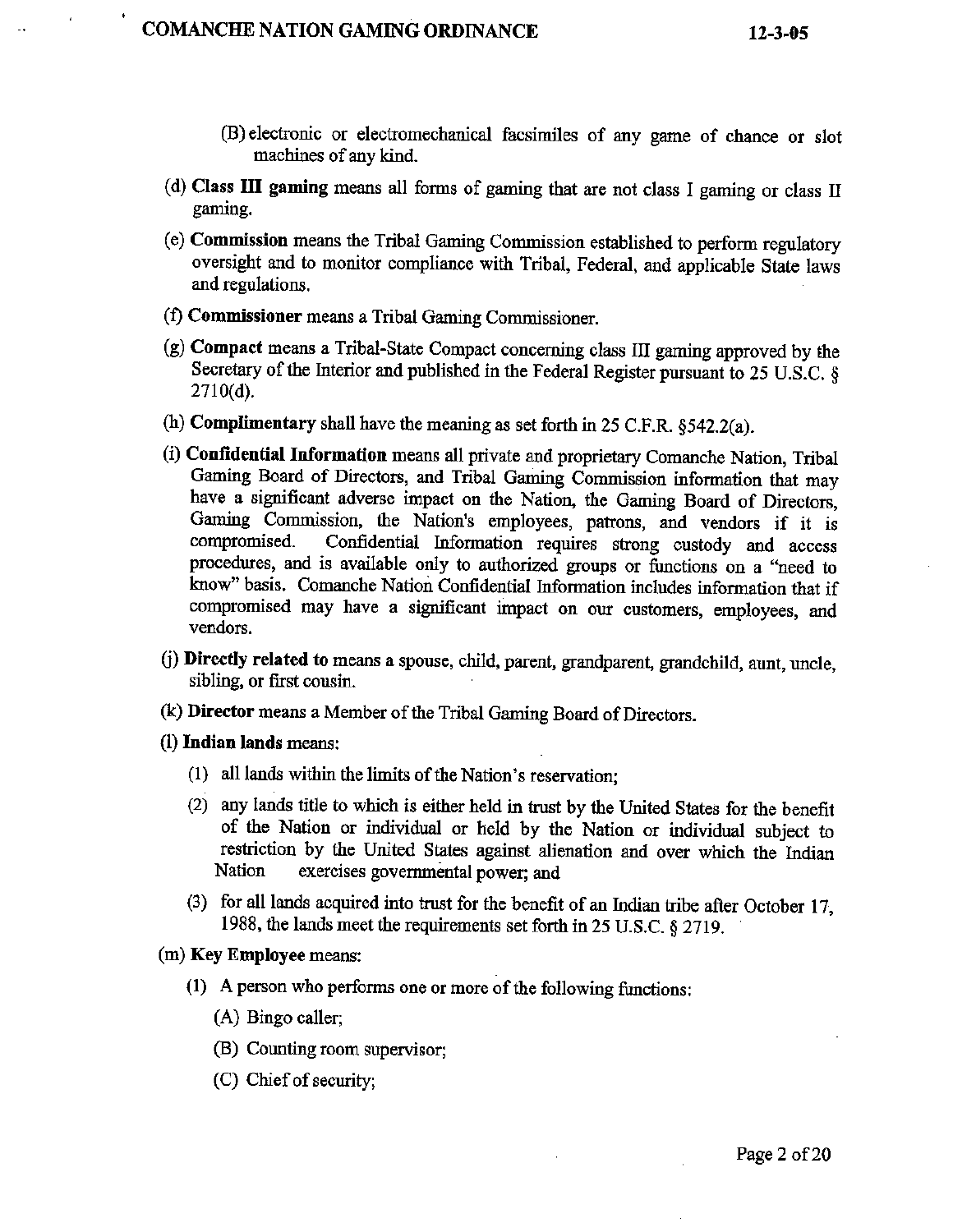- @) Custodian **of** gaming **supplies** or **cash;** .
- (E) Floor **manager;**
- **(F) Pit** boss;

**I** 

- *(G)* **Dealer;**
- **(H) Croupier;**
- **(I) Approver of** credit; **or**
- **(J) Custodian of** gambling **devices including persons with access to cash and**  accounting records **within such devices;**
- **(2)** If not **otherwise included, any** other **person whose** total **cash compensation is in excess** of **\$50,000 per year; or**
- **(3) If not otherwise** included, **the four most highly compensated persons in the gaming operation.**
- **(n) Nation means the Comanche Nation.**
- **(0) Net Revenues means gross gaming revenues of an Indian gaming operation less** 
	- (I) Amounts **paid out as,** or **paid** for, **prizes; and**
	- **(2) Total gaming-related operating expenses, excluding management fees.**
- **(p) Person having a direct or indirect financial interest in a management contract rnems:** 
	- **(1) When a person is a party to a management contract, any person having a direct financial interest in** such **management contract;**
	- **(2)** When **a trust is a party to a** maflagement **contract, my beneficiary or trustee;**
	- **(3)** When **a partnership is party to a management contract, any partner;**
	- **(4) When a corporation'is a party to a management contract, any person who is a director or who holds at least 10% of the issued and outstanding stock alone or in**  combination with another stockholder who is a spouse, parent, child or sibling; or
	- **(5) When an** entity other than **a natural person has an interest in a trust, partnership or corporation that has an interest in a management contract,** all **parties of** *that* **entity** , **are deemed to be** persons **having' a** direct **financial interest in a management contract.**

#### **(q) Primary Management Official means:**

- (I) **The person(s) having management responsibility for a management contract;**
- **(2) Any person who has authoriw** 
	- **(A) To hire and fire employees;**
	- **(B) To set up working policy for the gaming operation;** *or*
	- **(C)** The chief financial **officer** or **other** person who **has bcial management**  responsibility.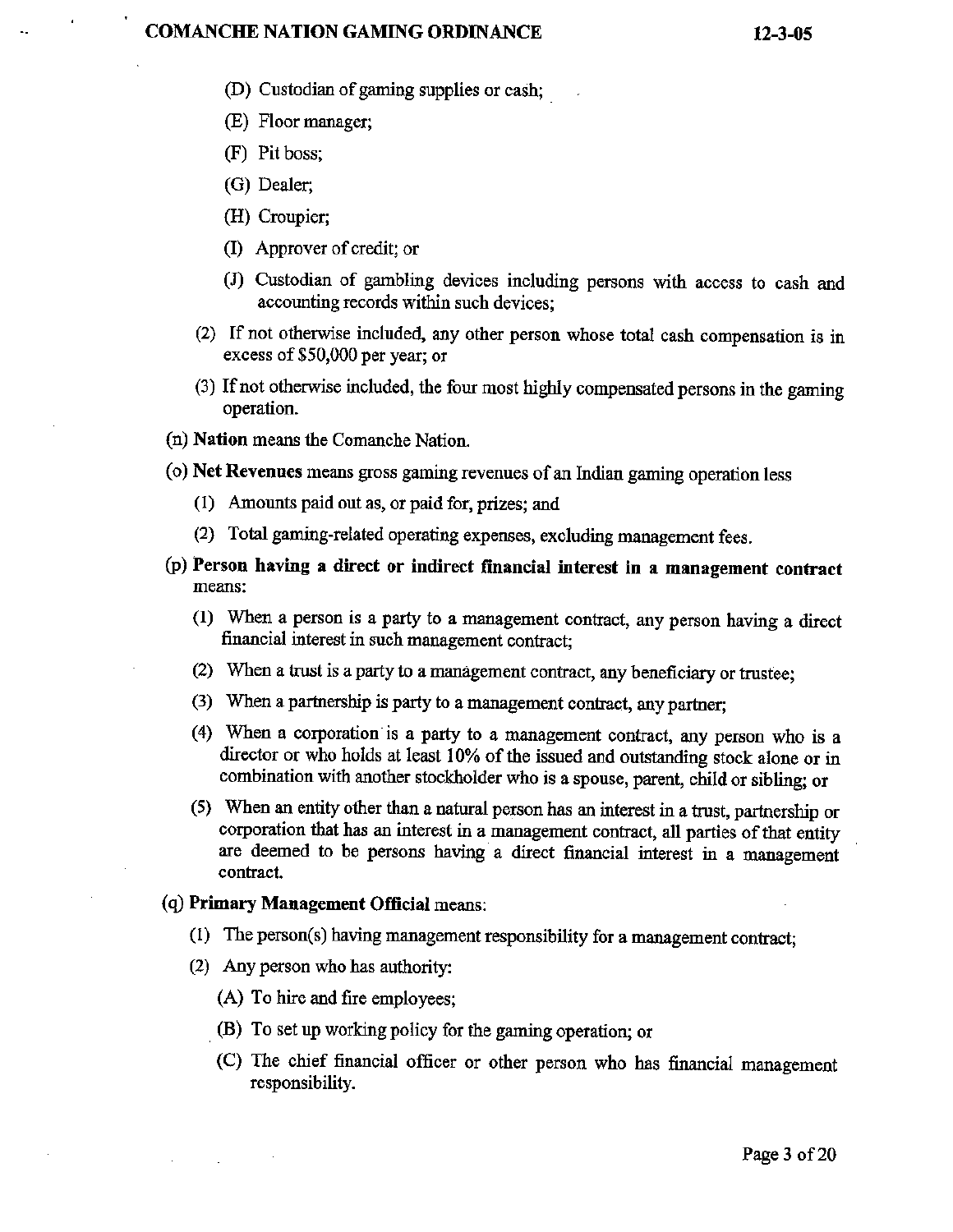## , - **COMANCECE NATION GAMING ORDINANCE 12-3-05**

**(r) Per Capita Payment means the distribution of money or other** thing **of value to** all members **of the Nation, or to identified groups of** memkrs, **which is paid directly from the net revenues of any** tribal **gaming** activity.

### **Section 103. Gaming Authorized**

**Class I1 and** Class **111 gaming are hereby** authorized. **Any Class** 111 **gaming sha.11 be**  conducted **in accordance with a compact or Secretasid procedures approved by the Secretary of the Interior. In any conflict** between **this Ordinance** and **the effective Tribal-State** Compact **or Secretarial procedures,** the **relevant Compact provision{s) or Secretarial** procedures **shall apply.** 

### **Section 104. Ownership of Gaming**

The **Nation shall have** the sole **proprietary interest in** and **responsibility** for **the conduct of any gaming operation authorized** by **this** ordinance.

### **Section 105. Use of Gaming Revenue**

**(a)** Net **revenues** from **tribal gaming** shall **be used** only for **the following purposes:** 

- (1) **To** fund **tribal government** operations **and programs;**
- (2) **To** provide **for** the **general welfare of the Nation and its members;**
- (3) **To promote tribal economic development;**
- **(4) To donate to charitable** organizations; **or**
- **(5) To help fund operations of local government agencies.**

## **Section 106. Per Capita Payments**

**(1) The** Nation **shall authorize and issue such payments only in accordance with a revenue allocation plan submitted to and approved by the Secretary of** the **Interior under 25. U.S.C. 9 271 0(b)(3).** 

## **Section 107. Board of Directors**

- **(a) In addition to the General Manager for fie hility, there** shall **be established** a **Tribal Gaming** Board of **Directors which shall serve in a management oversight role over the General** Manager **and** the **day-to-day operations** of **the** gaming operation **In the event that the Nation enters into a management** contract **approved by** the **NIGC, the Board**  may **delegate some or all** duties **to the approved management** contractor. The Board **of Directors** shall **oversee all non-regulatory aspects of the** gaming **operation. Regulation** of **the gaming operation** shall **be** the **sole responsibility of the Tribal Gaming Commission.**
- (b) The Board of Directors shall consist of three (3) members; a Chairperson, Vice-**Chairperson,** and **a Director.**
- **(c) Terms of office for members of #.he Tribal Gaming Board of Directors** shall **be as follows:**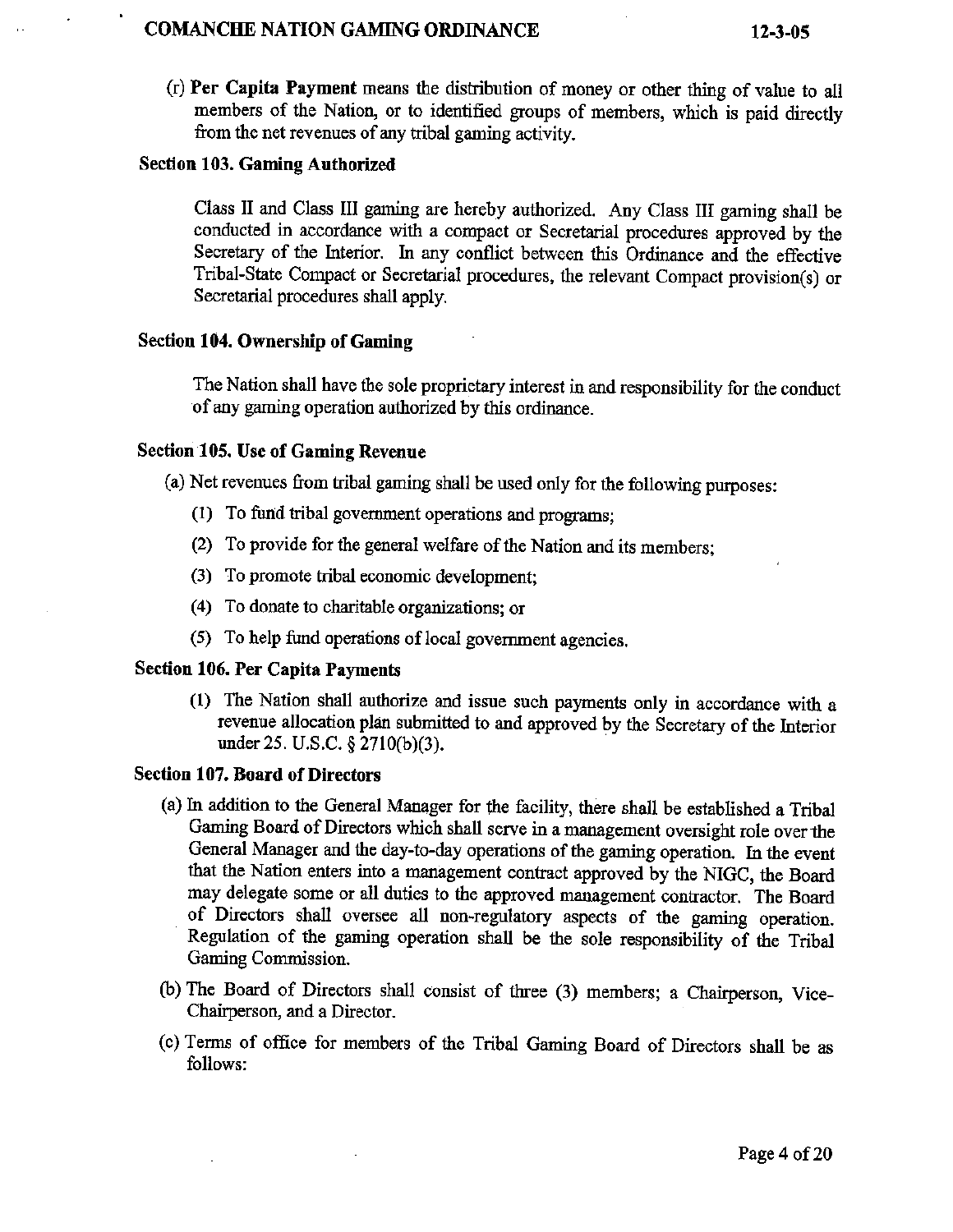#### **COMANCHE NATION** *GAMING* **ORDINANCE 12-3-05**

- **(A)** The **Chairperson** shall serve **an** initial term of **three yeas, with subsequent Chairpersons serving three-year terms.**
- (B) The Vice-Chairperson shall serve an initial term of two years, with subsequent **Vice-Chairpersons serving three-year** terms.
- **(C) The other director shall serve an initial** term **of one** year, with **subsequent Directors serving three-year** terms.
- **(d)** The **members** of **the** Board **shall be, subject to the same background requirements as key employees, primary** management **officials,** and **gaming commissioners,** and must **be licensed accordingly.**
- **(e)** The **minimum requirements for appointment as** a member **of the** Board of **Directors are as follows:** 
	- **(1) At Ieast** two **of the following:** 
		- **(A)** Degree in **Business Administration, Accounting, Marketing, or an equivalent field;**
		- **(B)** Minimum **five (5) years experience in** business management;
		- *(C)* Minimum **two (2) years experience in casino management; or**
		- (D) **Demonstrated howledge of federal Indim law, the Indian** Gaming **Regulatory Act, and related statutes and regulations.**
- (f) The Board of Directors shall perform the following duties:
	- **(I) Monitor** and **oversee the day-to-day operations of the gaming facility, whether managed by a tribal employee** *or* **by an approved management** contractor;
	- **(2) Inspect and examine on a periodic basis** all **books, records, and papers of** the gaming **facility;**
	- **(3) Set** burs **of operation for the gaming facility;**
	- **(4) Set** wager **limits;**
	- **(5) Oversee development and/or approval of marketing plans;**
	- **(6) Oversee the interview, selection, and training of employees of the** gaming **opemtion;**
	- (7) **Establish employee policies, rates of pay, and** hours **of work;**
	- **(8) Adopt an annual operating budget, subject to** CBC **approval;**
	- **(9)** Enter in6 **contracts on** behalf **of the ping facility, subject** to **CBC approval** and **NTGC** review if **applicable; d**
	- **(10) Any** other **duties necessary to monitor and oversee management of the** gaming **operation.**
- **(g) Board of Director positions** shall **be filled in the following** manner:
	- (1) The Chairman of the Comanche Nation shall identify and nominate a qualified **candidate** for **any** vacancy **on the Board of Directors. Nominees** shall **be-**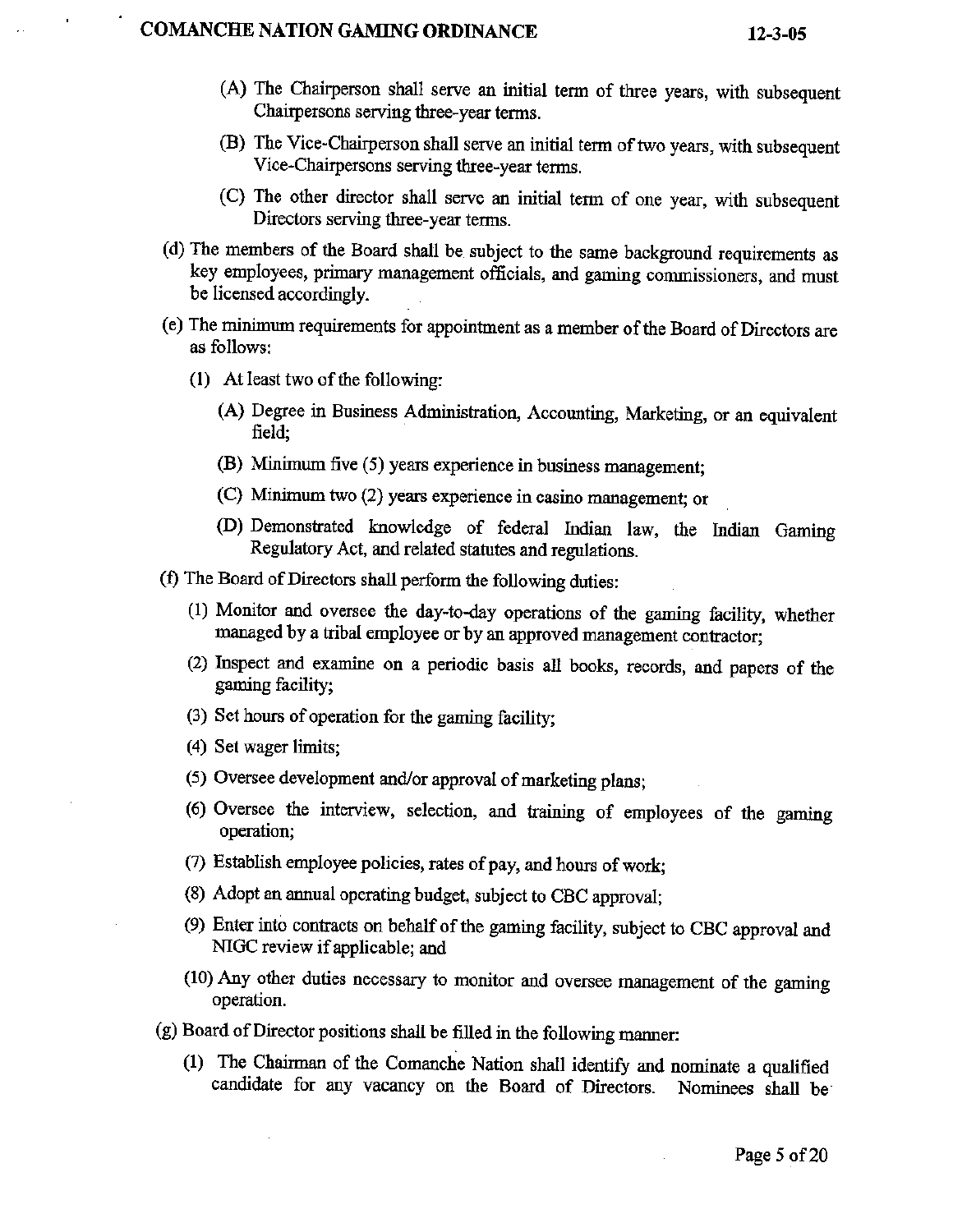#### **COMANCHE NATION GAMING ORDINANCE**

**confirmed by** a **majority of the CBC before** becomhg members **of the Board of**  Directors.

- (h) **Nation recognizes** the **importance of an independent** Tribal **Gaming Board** of Directors in maintaining a well-managed gaming operation. **conflicts of interest between the operation and regulation of** the **gaming facility, the Nation hereby finds that,** at **a minimum:** 
	- (I) **No** member **of the CBC or Tribal** Gaming **Commission** may serve on **the Board** of **Directors;**
	- (2) **No person directly related to or living with** any **CBC member or Tribal Gaming**  Commissioner **may serve on the Board** of **Directors;**
	- **(3) Members of the Board of Directors are prohibited from gambling in the gaming facilities;**
	- **(4) Members** of **the Board of Directors are prohibited** fiom **accepting complimentary items from** the **gaming operation;** arid
	- **(5) No person having a direct or indirect financial interest in a management contract, or** in any **gaming operation, may serve on the** Board **of Directors.**
- **(i) Members** of **the Board of Directors may be removed from ofice by the** CBC **prior to the expiration of their respective** terms **only for neglect of duty, misconduct, malfeasance, or other acts that would render the Director unqualified for hisher position. When the** CBC **believes** that **a removal is appropriate, it shall so notify the Director(s) and hold a hearing on the matter. The CBC may opt to preliminarily remove the Director pending the** hearing. **At** the **hearing the** Director **may provide evidence rebutting the** grounds **for** hisher **removal. A vote of the CBC on the validity of the preluninary** removal **shall be** final **and not subject to further appeal. A** finding **by the CBC that the preliminary removal was wrongful** shall **entitle the affected Director to compensation for expenses incurred in appealing the wrongful** removal, **and shall** entitle **the** Director **to any pay withheld.**
- *Cj)* **Members of the Tribal Gaming Board of Directors shall be** compensated **at a level**  determined **by the CBC.**
- (k) **Nothing herein shall prevent the CBC from organizing the Tribal Gaming Board of Directors** into **a corporation, agency, or** other **business** entity.

#### **Section 108. Gaming Commission**

- **(a) The Nation hereby establishes a Tribal Gaming Com&ssion whose duty it is to regulate** tribal **gaming operations. The Tribal Gaming Commission shall consist of three (3)** members **at least one of** whom shall **be an enrolled member of the Comanche Nation. There shall** be **among them a Charperson, Vice-Chairperson,** and **one additional Commissioner.**
- @) **The purpose of** the Tribal **Gaming Commission is regulatory, not managerial; The Commission** will **conduct oversight to ensure compliance with Tribal, Federal, and, if applicable,** State **laws and regulations. The Commission** will **serve as the licensing authority for** individuals **employed in the gaming operation and** will **administer**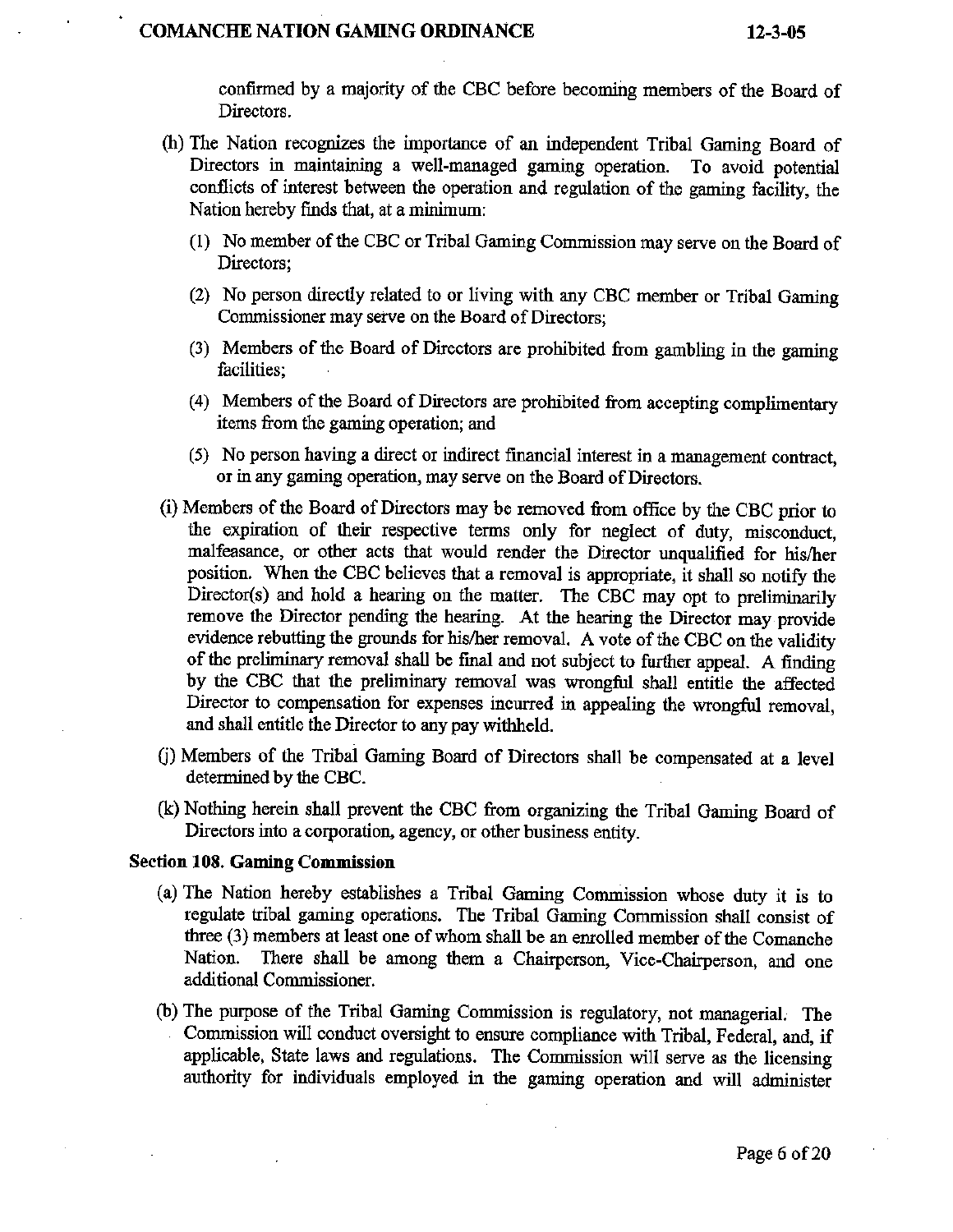#### **COMANCHE NATION GAMLNG ORDINANCE 12-3-05**

**bitckground** investigations **as** part **of** the **licensing process. The** Commission **will also have a role in monitoring compliance** with **the internal controls for** the **gaming operation** and **in tracking revenues.** In **order to** carry **out** its **regulatory** duties, **the Commission shall have unrestricted access to all areas of the gaming operation and to**  all **records. The Commission shall have authority to take enforcement actions, including suspension or revocation of an individual** gaming **license when appropriate.** 

- $(c)$  The Nation recognizes the importance of an independent Tribal Gaming Commission **in maintaining a** well-regulated **gaming, operation. The Commission shall be and act independently and autonomously** fiom **the** CBC in all **matters** within its **purview. No prior or subsequent review by the CBC of any actions of the Commission shall be required or permitted except as otherwise explicitly provided in this Ordinance.**  . **To avoid** potential **conflicts** of **interest** between **the operation** and **regulation of the gaming facility, the Nation hereby** finds that, **at a minimum:** 
	- **(I) No member of the CBC or Tribal Gaming Board of Directors may serve on the**  Gaming Commission;
	- **(2) No member directly related to or** living **with any CBC member or Tribal Gaming**  Board of **Directors** member **may serve on the Gaming Commission;**
	- **(3) Members of the** Gaming **Commission, as well as all gaming comission employees, are** prohibited **5-om gambling in the gaming facilities; and**
	- (4) Members of the Gaming Commission, or gaming commission employees, are **prohibited from accepting complimentary items from the gaming operation, excepting food and beverages valued at less than ten (10) dollars.**
	- **(5) No person .having a** direct **or indirect** financial **interest in a** management **contract or in** any **gaming operation** may **serve on the Gaming Commission.**
- **(d) Nominees for positions of Tribal** Gaming Cornmissioner **must satisfy the suitability standards set forth for key employees and primary management officials, found in Section 207 of this Ordinance. Such background investigations shall be performed under the direction of the Nation's** Gaming **Director of Licensing.**
- **(e) In addition to** satisfying **the suitability standards set forth for key employees and primary management officials found in Section 207 of this Ordinance, each candidate for Tribal Gaming Commissioner must** meet **the following requirements:** 
	- (1) **Bachelor's degree in Business Administration, Management, Accounting, Marketing, Law,** *or* another **relevant field. A graduate degree is preferable;**
	- **2)** Minimum **of two** (2) **years work experience in a highly-regulated** industry **in the business management, compliance or regulation; and at least one of the following:** 
		- **(A) Demonstrated knowledge of Licensing requirements** for **gaming establishments;**
		- **(B) 'Demonstrated knowledge of Surveillance requirements for gaming establishments; or**
		- **(C) Demonstrated knowledge of Compliance and Audit requirements for gaming estabIishrnents.**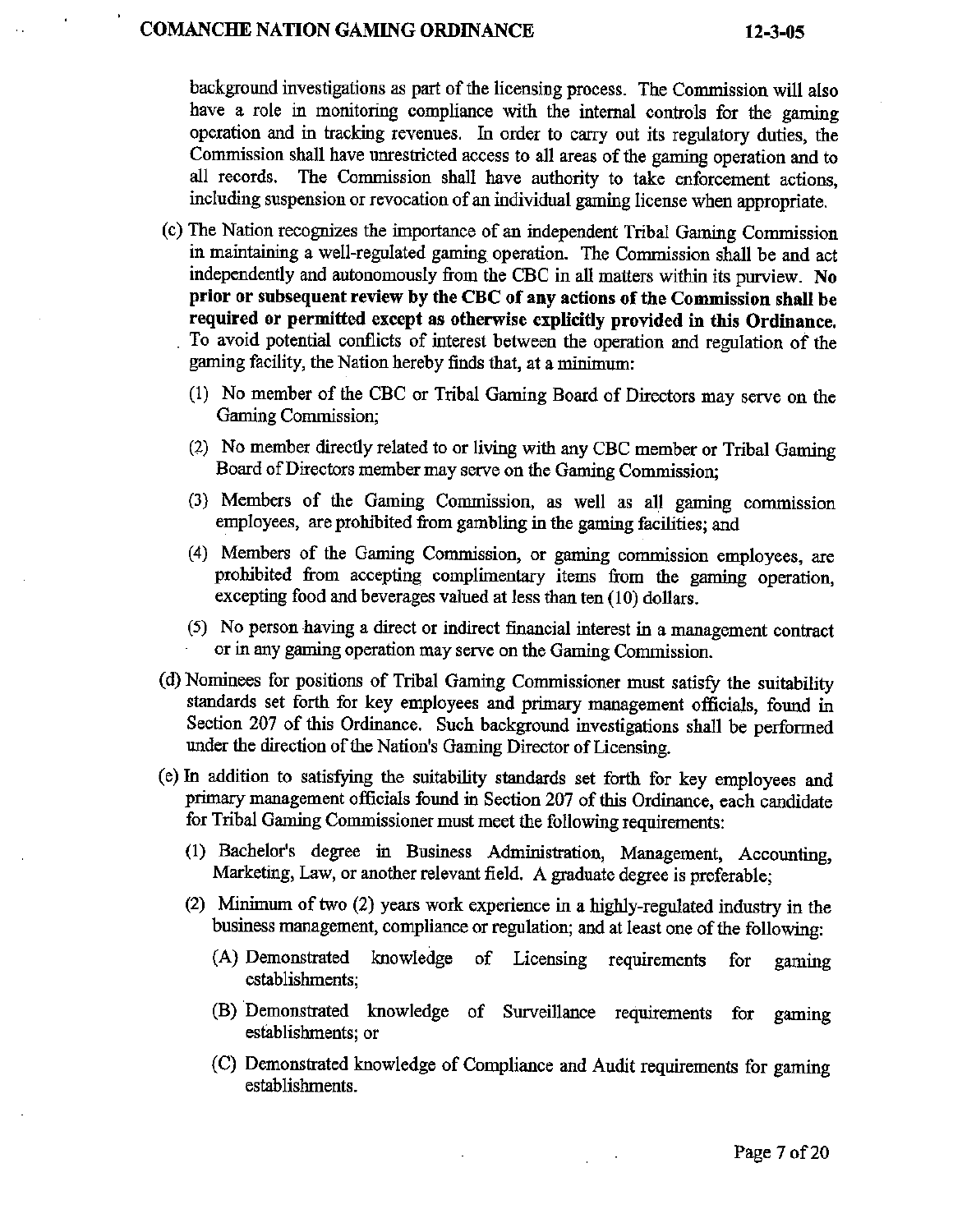## **COMANCHE NATION GAMING ORDINANCE**

- **(f)** The **Tribd Gaming Commission** shall:
	- (1) **Conduct or cause background investigations to be conducted on,** at **a** minimum, **primary management officials, key employees;**
	- **(2) Review** and **approve all** investigative **work conducted;**
	- **(3) Report results of background** investigations **to** the **NIGC;**
	- **(4) Obtain** and **process fingerprints, or** degignate **a** law **enforcement agency** to **obtain and process fingerprints;**
	- **(5) Make licensing suitability** determinations, **which shall be** signed **by the** Chairman **of the Garning Commission;**
	- *(6)* **Issue** gaming licenses to management **officials and employees of** the **operation, consistent** with **the** suitability **determination;**
	- **(7) Establish standards for licensing** Tribd **gaming operations;**
	- **(8) Issue facility** gaming **licenses to Tribal** gaming **operations;**
	- **(9) Inspect, examine** and **monitor all gaming activities, and have immediate access to review, inipect, examine, photocopy and audit all** records **of the gaming**  establishment;
	- **(10) Ensure compliance** with **all** Tribal, **Federal and applicable State laws, rules, and regulations regarding Indim** gaming;
	- **(I** I) **Investigate any suspicion of wrongdoing associated with any gaming activities;**
	- (1 2) **Hold** hearings **on patron complaints, in compliance with procedures established** in **the gaming ordinance and other** Tribal **gaming regulations;**
	- **(13) CompIy** with **any** and **dl reporting** requirements **under** the IGRA, **Tribal-State compact to which the Nation is** a **party, and any other applicable law;**
	- **(14) Promulgate regulations necessary to comply** with **applicable internal control standards;**
	- **(15)** fromdgate **regulations on the levying of fees and/or taxes associated with gaming license applications;**
	- (1 **6) Promulgate regulations on the levying of fines and/or suspension or revocation of gaming licenses** for **violations of the** gaming **ordinance, or any other Tribd,**  Federal, **or State, if applicable, gaming regulations;**
	- **(1 7) Establish a list of persons not allowed to game in Tribal gaming fmiLities in order to** maintain **the integrity** of **the** gaming;
	- **(18)** Establish **and** maintain **a list of persons who** have **voluntarily asked to be excluded fiom** Tribal gaming **facility and** create **regulations for enforcing this exclusion;**
	- **(19) Provide referrals and information to the appropriate** Jaw **edorcement officials**  when **such information indicates a violation of Tribd,** Federal, or State **statutes,**  ordinances, or **resolutions;** '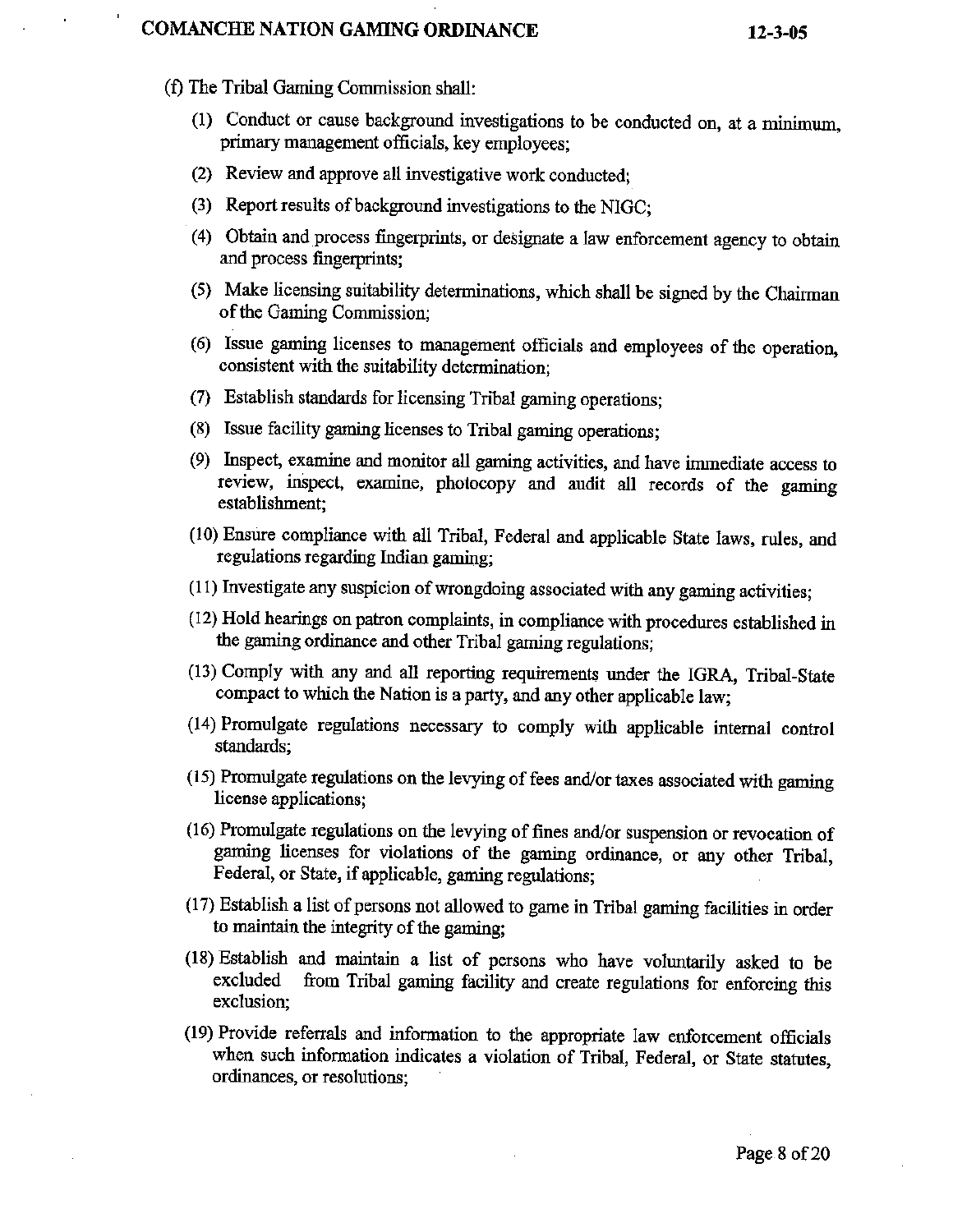#### **COMANCHE NATION GAMING ORDINANCE 12-3-05**

**I** 

- (20) **Create** and **maintain a fist of regulatory authorities that conduct vendor background investigations and** licensing **which the Commission recognizes as**  trustworthy;
- **(21) Draft and edorce regulations exempting specific types of vendors from the**  licensing and/or background authority, for instance, attorneys, accountants, and **other professionals;**
- (22) **Perfom such other duties the Commission deems appropriate for the proper regulation of the** Tribal **gaming operation;**
- (23) **Promulgate such** regulations **and guidelines as it deems appropriate to implement the provisions of** this Ordinance; and
- (24) **Oversee the work** of **the Executive Director, and delegate to the Executive Director such tasks as the Commission deems necessary.**
- (g) The Gaming Commission shall also ensure that all records and information obtained as **a** result **of an employee background investigation** shall **remain coddenial and shall**  not **be disclosed to persons who are not directly invoIved** in **the licensing and employment processes.** 
	- (I) **Information obtained during the course of an empIoyee background investigation**  shall **be disclosed** to **members of management,** human **resource personnel** or **others employed by the tribal gaming operation on a need-to-know basis for actions taken in their official capacities.**
	- (2) **This Section does not apply to requests for such information or records from any Tribal,** Fedd **or State law efoorcement or regulatory agency, or for** the **use of such** information **or records by the Commission and staff in the performance of their official duties.**
- (h) **Terms of Office for Tribal Gaming Commissioners shall be as** follows:
	- (I) **The Chair** shall **serve an** initial **term.of one** yew, **with subsequent appointments for three-year terms.**
	- **(2) The** VicgChair **shall serve an initial tern of two years,** with **subsequent appintmetlts for three-year tern. Commissioners shall serve three-year** terms.
- (i) **The following persons are not eligible to serve as** Tribal **Gaming Commissioners:** 
	- (I) **CBC members, while serving as such;**
	- **(2) Employees of the gaming operation, while serving as such;**
	- **(3) Persons having a direct or indirect financial interest in a management contract, gaming contractors (including any principal or member** of **a management or other contracting company);**
	- **(4) Persons** directly **related to or sharing** a **residence with any of the above;**
	- **(5) Persons ineligible to be key** employees **or primnary management officials;**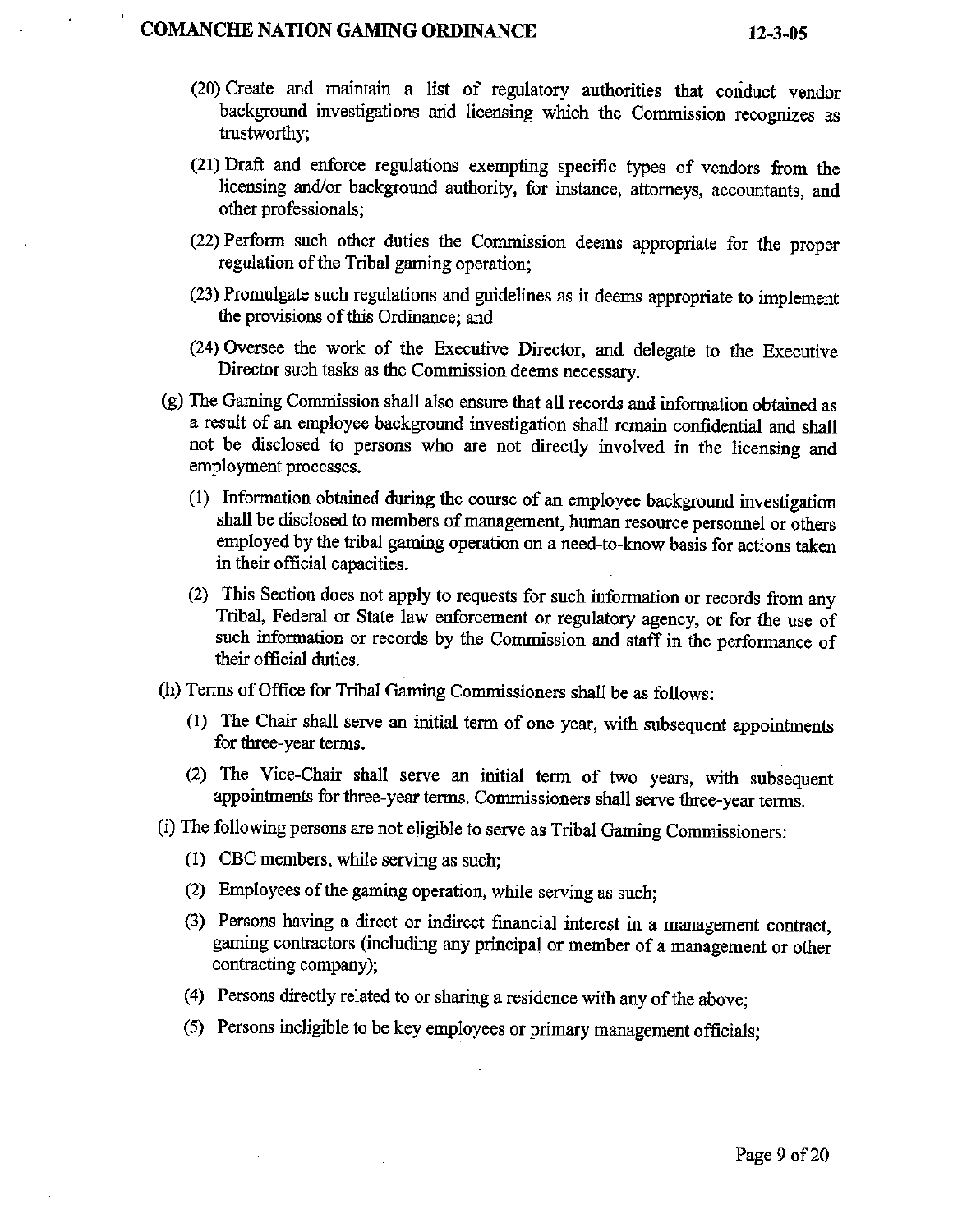# **COMANCHE NATION GAMING ORDINANCE** 12-3-05

**1'** 

- *(6)* **Tribal and** Non-tribal **members previously convicted of a felony, of embezzlement, of theft, or of any other money-related crime or honesty-related crime (such as** fraud) cannot **serve as Tribal Gaming Commissioners.**
- (j) The ' **CBC shall require a criminal** history **check with appropriate law enforcement agencies and** shall **review this** criminal **history report.** and **make m appropriate suitability determination before appointing an individual to a position as a Tribal Gaming Commissioner.**
- **(k)** The independence **of the Tribal Gaming Commission is essential to a well-regdated**  gaming operation. For that reason, Commissioners may only be removed from office **by the CBC prior to the expiration** of **their respective terms for neglect of duty, misconduct, mdfeasmce, or other acts that would render a commissioner unqualified for hisher position. Any allegations of neglect of** duty, **misconduct, malfeasance, or other acts** that **would render him or** her **unqualified for** hidher **position must be substantiated by a preponderance of the evidence. Commissioners will** be given **an opportunity** to **provide evidence** rebutting **the grounds for** their **proposed removal before the removal is considered. A vote of the** CBC **on** the validity **of** the **removal**  shall be final and not subject to further appeal. A wrongful removal shall entitle the **affected Commissioner to compensation for expenses incurred** in **an appeal and any pay withheld** The **CBC** shall fill **my** such **vacancy for the remainder of the term.**
- (1) **A majority of the Commission shall constitute a quorum. The concurrence of s majority of the members appointed** to **the Commission sball be required for any** final **determination by the Commission. The Commission may act in its official capacity even** if **there are vacancies on the Commission.**
- **(m) TribaI Gaming Commissioners shall be compensated at a level determined by the CBC.** Commissioner **compensation shall not be based on a percentage of gaming**  revenue to ensure the Commission is not improperly influenced. Tribal Gaming **Commissioners** shall **carry out the responsibilities of their terms on a part-time employee** basis.
- **('n) The Commission shall keep a written record of all its meetings.**

# **Section 108.1 Executive Director of the Gaming Commission**

- (a) The Nation understands that the effective operation of a Gaming Commission requires **active supervision on a daily basis, and also requires** that true **regulation should be separated from the daily management** of **a** Gaming **Commission workforce.**
- (b) The **CBC shall hire an Executive Director of the Gaming Commission to oversee day to day operations of the Commission, and serve as a full-time employee of the Gaming Commission.**
- **(c) The Executive Director shall report directly to the Gaming Commissioners;**
- (d) **The Gaming Commissioners shall have the authority to recommend that the CBC remove the Executive Director for neglect of duty, misconduct, malfeasance, or other acts that would render an Executive** Director **unqualified for his or her position. Any**  allegations of neglect of duty, misconduct, malfeasance, or other acts that would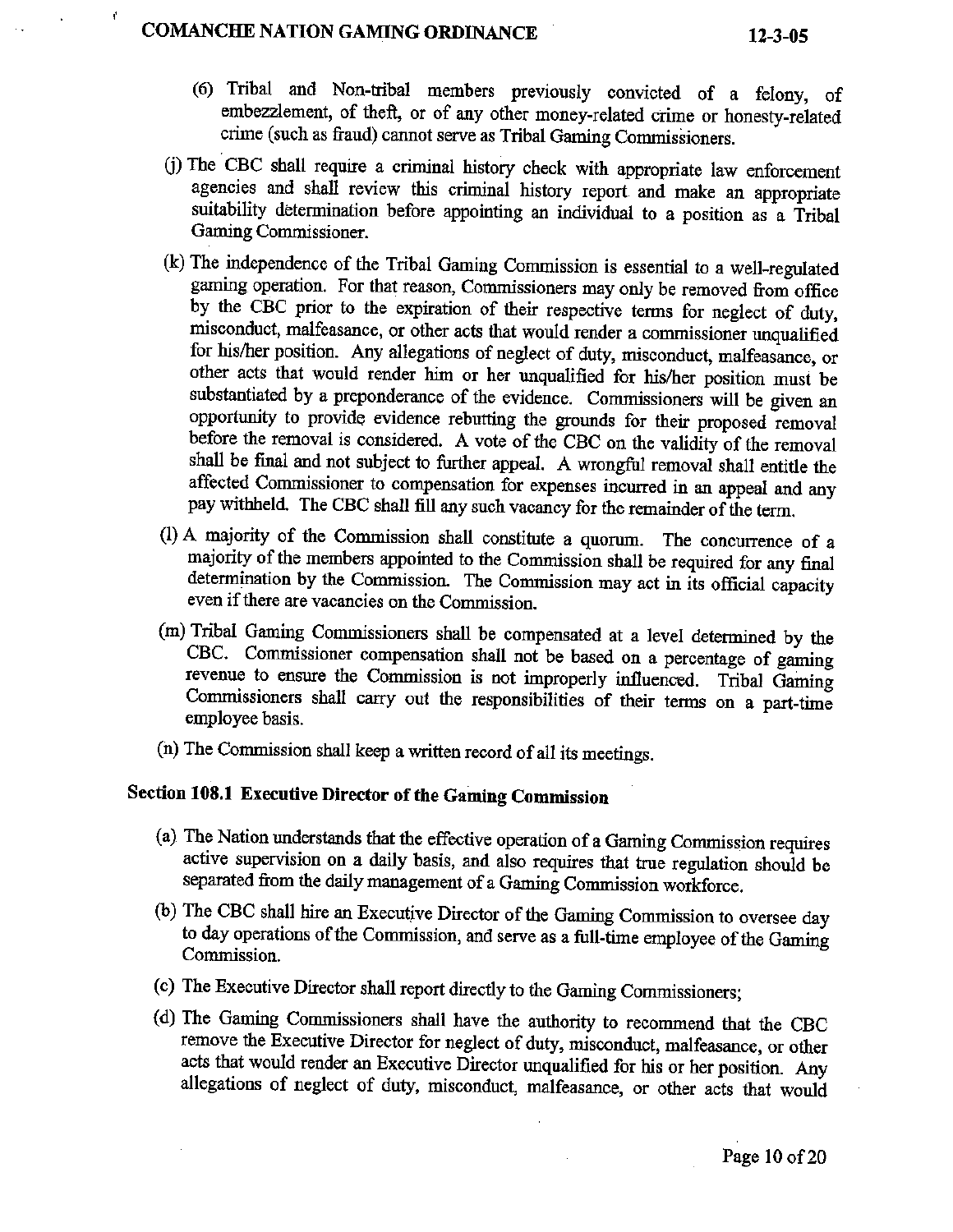render him **or her unqualified for his** or her **position** must be substantiated **by a preponderance of the evidence.** The **Executive Director will. be given an opportunity to provide evidence rebutting the grounds for** the **proposed removal before the removal** is **considered Upon recommendation by a majority of the** Gaming Commissioners, **a vote of the CBC** on **the validity of** the **removal shall be final and** not **subject to further appeal. A wrongful removal shall entitle the Executive Director to compensation** fix **expenses incurred in an appeal** and **any pap** withheld.

- **(e) The Executive Director** shall **have the following** duties, among others **as** delegated **by the Gaming Commissioners in accordance with Section 108(f)(24) of this Ordinance:** 
	- **a. Managing the** Gaming **Commission budget;**
	- b. **Coordination of regulatory activity scheduling;**
	- **c.** Direct **supervisory authority** over all **empIoyees of the Gaming Commission;**
	- **d. Gaming Commission employee scheduling;** and
	- e. **Serving as the official liaison between the** Gaming **Commission** and **the Board of Directors,** which **manages** the operational **activities of all gaming**  establishments.
- **(f)** The **candidate for the position of Executive Director must satisfy the suitability standards set** forth **for key employees and primary management officials, found in**  Section 207 of this Ordinance. Such background investigations shall be performed under **the direction of the Nation's Gaming Director of Licensing.**
- **(g) The Executive Director** shall **be** subject **to the same education and experience requirements as outlined in section 108(e) of this ordinance for the Gaming**  Commissioners, except that the Executive Director shall have a minimum of five  $(5)$ **years work experience in the** management, **compliance, or regulation of a business in a highl y-regulated industry.**
- (h) **The Executive Director shall be compensated at a level determined by the CBC, provided** that **the 'Executive Director's compensation** shall **not be based on a percentage of** gaming **revenue.**
- (i) **The Executive Director** shdI **be subject to the same eligibility requirements** that **are**  imposed on the gaming commissioners, as found in section 108(i) of this ordinance.

## **Section 109. Ethics**

- **(a)** The **Nation recognizes** that the **duties of** the **Gaming Board of Directors and the Tribal**  Gaming **Commission** include **making important decisions on** highly **sensitive issues.**  As such, the Nation has determined that the Board of Directors and the Gaming Commission shall be held to extremely high ethical standards. Prior to taking their **positions on** the **Board** and **the Commission (Members), the Members shall agree to be bound by** the **following principles:** 
	- (1) **No** member of **the Gaming** Board of **Directors or the Tribal Gaming Commission**  shall **use ox attempt to use, my actual or apparent** authority **of their** position **or office, which places or could reasonably be perceived as placing their financial**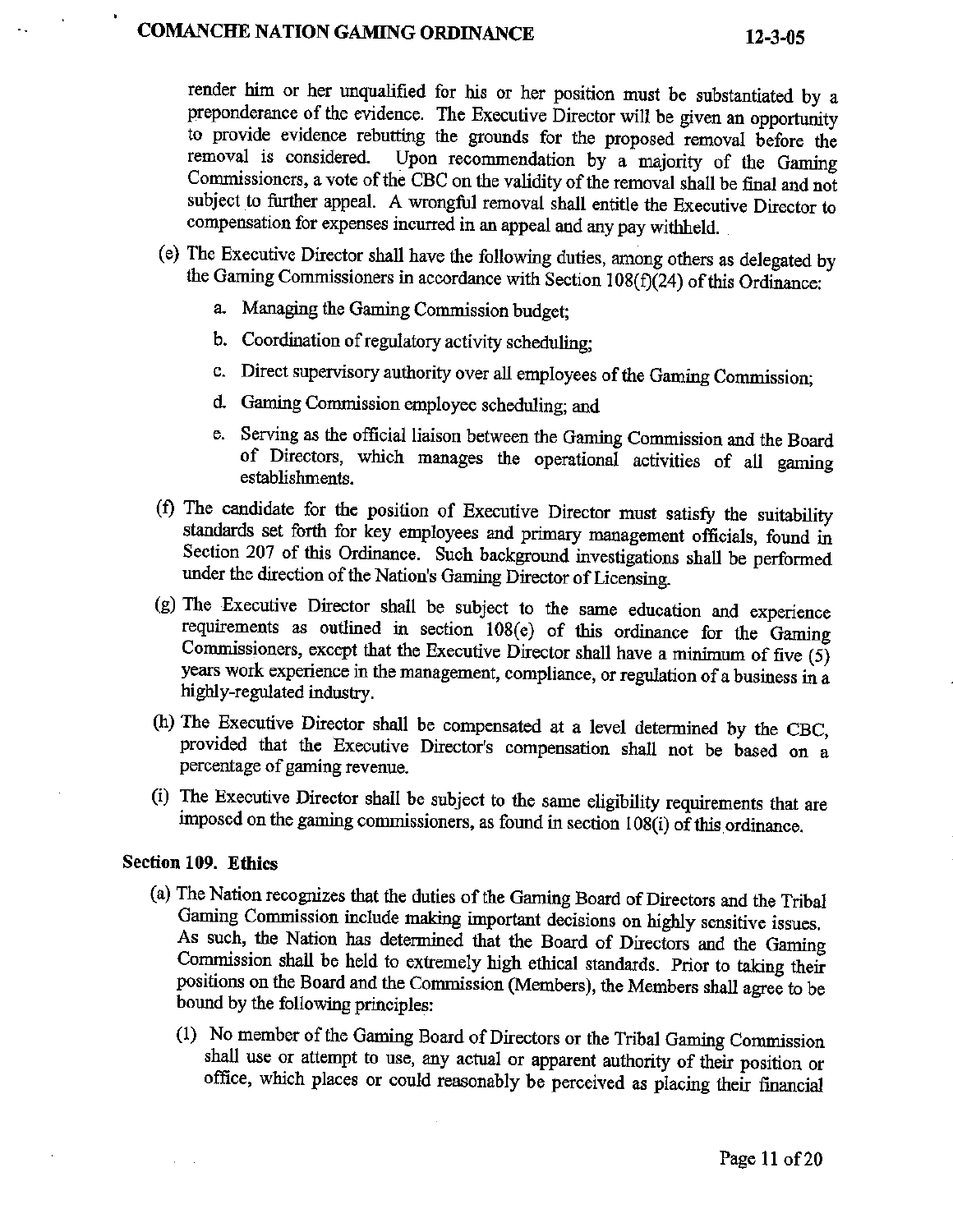# **COMANCHE NATION GAMING ORDINANCE** 12-3-05

**interests,** or **the** financial **interests of a family member, or any other** business **interest** with which **they are associated, before the best interests of the Comanche**  Nation.

- **(2) The Gaming Board** of Directors and the Tribal Gaming Commission **are-operating with the paramount goal of carrying out the** best interest **of** the **Comanche Nation.**
- **(3)** It **is the intent of this** subsection, that **members ofthe** Comanche **Nation Gaming Board of Directors** and **the Tribal Gaming Commission avoid any action, whethex or not specifically prohibited** herein, **which could result in, or create an appearance of:** 
	- **(A)** Using their **ofice** for **private gain;**
	- **(B)** Giving **improper preferential treatment to any person** or **business;**
	- **(C) Impeding the efficiency of** the **gaming operation or** the **government of** the Comanche **Nation;**
	- (ID) **Compromising** the **complete independence ox impartiality** of **their** actions;
	- **(E) Making a decision affecting the gaming operations, or** gaming **commission,**  outside **the scope of his or her official capacity;**
	- (F) **Adversely affecting** the **confidence of the Comanche Nation members in the integrity of the gaming operations ox gaming commission.**
- **(4) No member of the Gaming Board of Directors** or **the Tribal Gaming Commission shall use or disclose Confidential Information gained in the course of, or by reason**  of, their official position or duties to further the financial interest or personal **interest of any entity other** than **Comanche Nation gaming operations** or **gaming commission.**

# **Section 110. Complimentary Items**

- **(a)** The **use of complimentary items shall be governed by regulations established by the Tribal Gaming Commission.**
- (b) **No Key Employee, Primary Management Official, CBC member, member of the Gaming Board of** Directors **or Tribal** *Gaming* **Commission, or any person directly related to ox sharing** a **residence** with the **persons, shall be authorized to receive complimentary items other than food** and **beverages valued at under five** dollars, **or, if**  at **a public event held at the gaming** facility, **the free food and beverages** offered **to the general public.**
- **(c) Complimentary Items shall be included in the** annual **budget** for **the gaming operation,**  with **maximum limits specified, and shall be subject to approval by the CBC.**

## **Section 111. Audit**

- **(a)** The **Nation sMI cause an** annual **outside** independent **audit of gaming operations ta be conducted,** and shall **submit** the **resulting audit reports to the National Indian** Gaming **Commission.**
- **(b) All gaming related** contracts **that resuIt in the purchase of supplies, services, or concessions in** *excess* **of \$25,000.00 mually, except contracts** for **professional legd**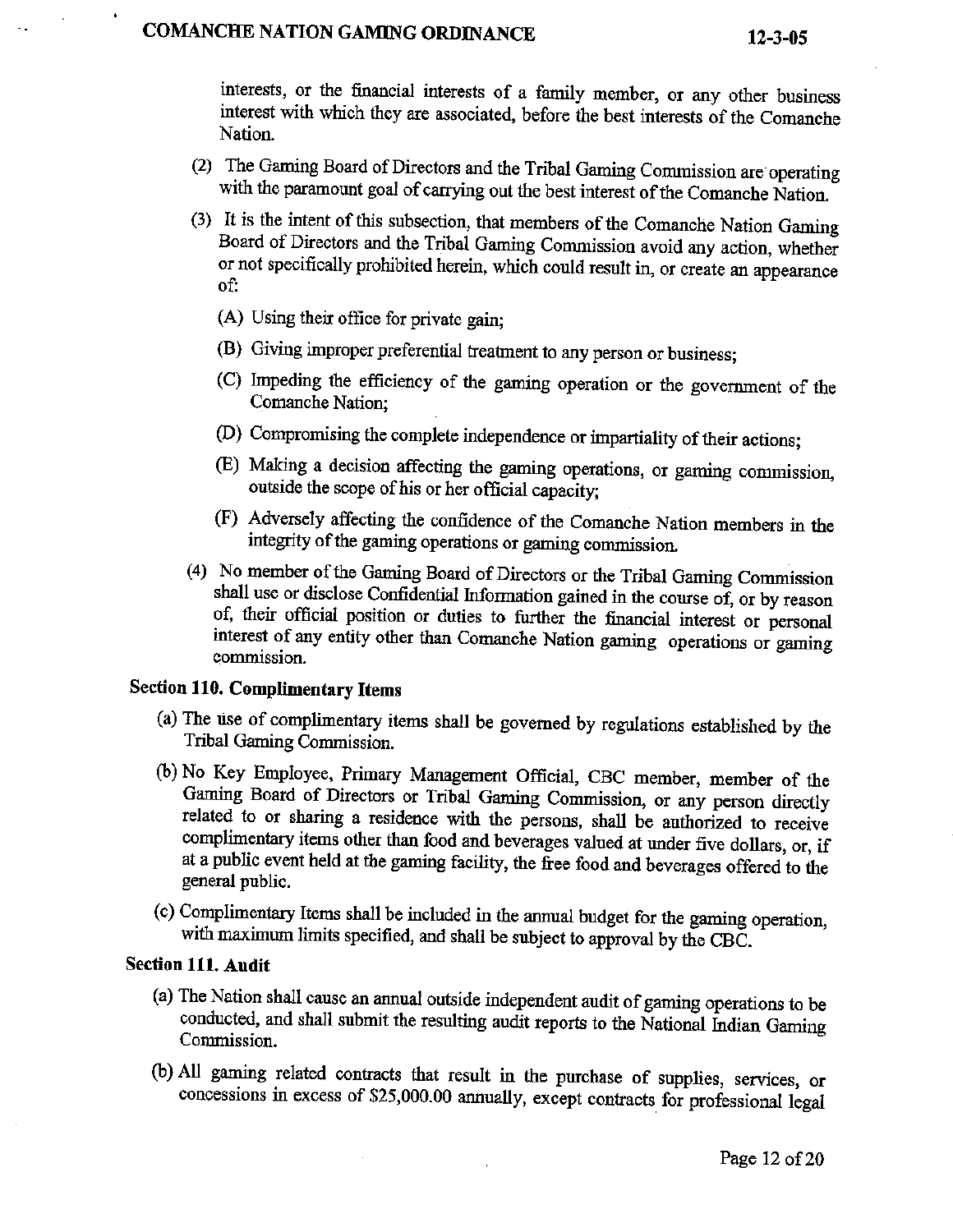# . **. COMANCHE NATION GAMING ORDINANCE 12-3-05**

and **accounting services, shall be specifically** included within **the scope** of **the audit that is** described **in subsection (a) above.** 

# **Section 11 2. Environment and Public Health and Safety**

- **(a)** Gaming **facilities shall be constructed, maintained, and operated in a manner** that adequately **protects** the **environment md the** public health **and safety.**
- (b) **The CBC shall adopt standards that assure adequate protection of the environment** and **the public** health **and safety.**

#### **Section 113. Patron Dispute Resolution**

**I** 

**Patrons who have complaints against the gaming establishment, a gaming employee, or a management contractor** shall **have** as **their sole remedy the right to file a petition**  for relief with the Tribal Gaming Commission. Complaints shall be submitted in **writing,** and **at** the **discretion of the Commission, the petitioner may be allowed to present evidence. The Gaming Commission** shall **hold a** hearing **within 30 days of receipt of petitioner's complaint. Petitioner may have counsel present at such hearing.**  The **Commission** shall **render a decision in a timely fashion and all such** decisions will **be** hd when **issued. Any patron complaint must be submitted to the Commission within** thirty **(30) days** of **the incident giving rise to the complaint. All prize cIaims by patrons** shall be **limited to a** maximum **recovery of the** amount **of the prize which the claimant establishes he or** she **was** entitled **to be awarded.** The **Commission's decision shall constitute the complainant's** final **remedy.** 

# **Section 114. Tribal IntemaI Control Standards**

The **Nation shall adopt** and **implement Internal Control Standards [ICS) for the operation of its Tribal gaming operation in accordance with applicable Iaw. The Nation's ICS shall be set** out **in separate regulations to be** reviewed **and approved by the CBC.** 

### **Section 115. Facility Licenses**

- **(a)** The **Tribal** Gaming **Commission shall issue a separate** Iicense **to each place, facility, or location on Indian lands where Class I1 andlor Class** IiI **gaming is conducted.under**  this **ordinance once every two (2) yeas.**
- (b) **The Tribal Gaming Commission shall specify the** form, **conditions and content for the application** for **such** licenses, **which shall be submitted by** the chief **mmagement official** of **the facility,** and **the initial application** shall **include:** 
	- (1) a **legal description of the lands whereon the facility is located and a certification that said premises constitute "Indian lands" as specified in the Indian Gaming Regulatory Act; and**
	- **(2) a provision identifying the environmental, health, and public safety** standards with **which the facility must comply,** and **a certification that the** facility **is in compliance therewith.**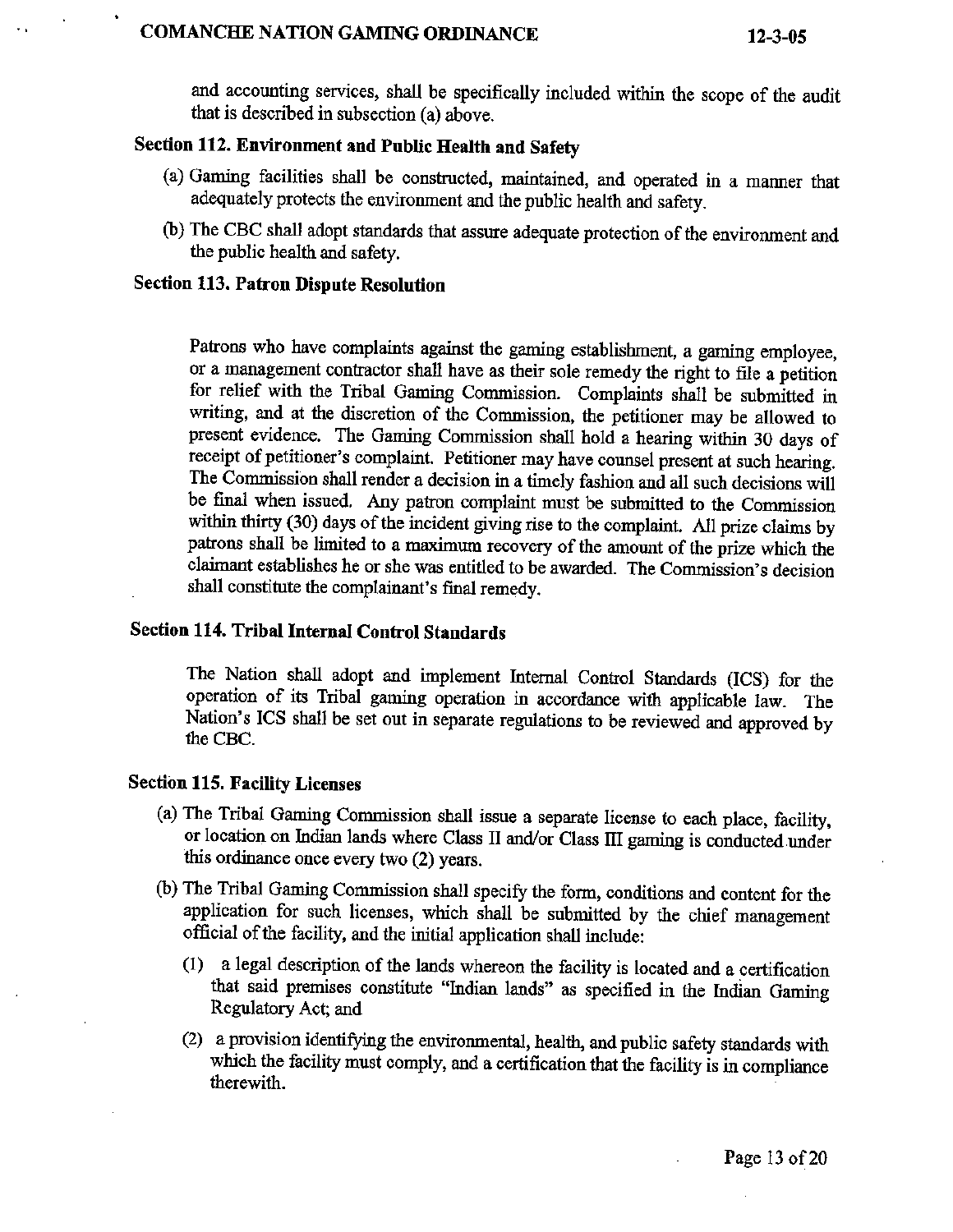#### **COMANCBE NATION** *GAMING* **ORDINANCE 12-3-05**

- **(c) Each subsequent application for the renewal of such** facility **license shall identify my changes or additions to** said **legal description and applicable environmental, health,**  and **safety** standards, **and** shall **include current certifications of compliance therewith.**
- (d) The Tribal Gaming Commission shall only issue such licenses if the applications **therefore include the required information and certifications and such further**  conditions as **the Tribal Gaming Commission shall have specified.**

## **Section 116. Agent for Service of Process**

**The Nation hereby designates the Chairman of the Comanche Nation** as **agent for service of process, who may be contacted at:** 

**HC 30, Box 1720,** Lawton, OK **73502** 

#### **Compliance with Federal Law**

**The Nation will comply with** all **applicable federal law, including the Bank Secrecy Act, 31 U.S.C. \$53 11 ef** *seq.* 

#### **Section 118. Repeal**

**1** 

MI **prior gaming ordinances of the Comanche Nation are hereby repealed.** 

## **Section 119. Tribal Access to Financial Information**

**A copy of** the **Tribal gaming operation** annual **audit will be made available for review, upon request, to** tribal **members.** 

# **Section 201. Licenses for Key Employees and Primary Management Officials**

**The Nation** shall **ensure that the policies and procedures set out ia. this** section **are**  implemented with respect to key employees and primary management officials **employed at** *any* **gaming enterprise operated on** Indian **lands, as well as** gaming **commissioners.** The **Nation will issue licenses** and **perform background investigations according to** requirements **at Ieast** as **stringent as 25** C.F.R. Parts **556 and 558.** 

### **Section 202. License Application Forms**

- **(a) The following notice shall** be **placed on the** application **form for a key employee or a primary management officid:** 
	- (1) **"In compliance** with **the Privacy Act of** 1974, the **following information is provided: Solicitation of the information on this** form **is authorized by <sup>25</sup>U.S.C. 2701 et seq.** The **purpose of the requested** information **is to determine the eligibility of individuals to be employed in a gaming operation. The** infomation will **be used by the** Nation **and the** National **Indian Gaming Commission members**  and staff who have need for the information in the performance of their official **duties. The infomation may be disclosed to appropriate Federal,** Tribal, **State,**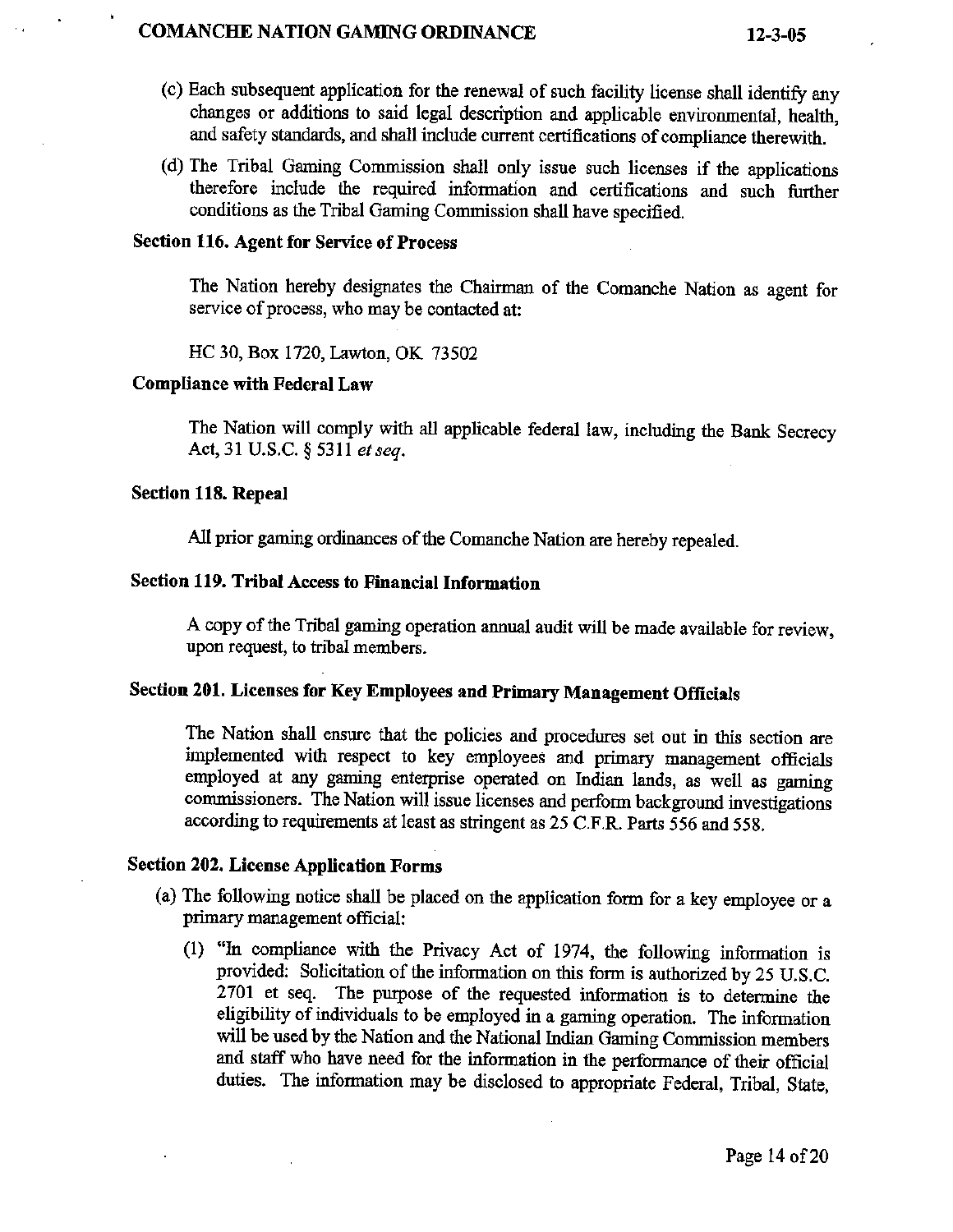**I** 

**local, or foreign law enforcement** and **regulatory agencies** when **relevant to civil, criminal or regulatory investigations or prosecutions** or **when necessary pursuant**  to a requirement by a Tribe or the National Indian Gaming Commission in **connection with the** hiring **or firing of an employee, the issuance ox** revocation **of a** gaming **license, or investigation of activities while associated with a** Tribe **or a gaming operation. Failure** to **consent to the disclosures indicated** in **this notice will result in** a **Tribe being unable to hire you in** a **primmy management official or key employee position."** 

- (2) "The disclosure of your Social Security Number (SSN) is voluntary. However, **failure to supply a SSN may result in errors in processing** your **application."**
- **(b)** The **following additional notice shall be placed on the application form for a key employee or a primary management official:** 
	- (1) **"A** false **statement on** any **part of yoax application may be** grounds **for not hiring you, or for** kbg **you** after **you begin work.** Also, **you my be punished by fine or**  imprisonment." **(U.S. Code, Title 18, section 3001)**
- **(c) The Cornmission shall notify in writing existing key employees and primary management officials who have not completed** an **application containing the notices set forth above** that **they** shall **either:** 
	- (I) **Complete a new application** form **that contains** both **the Privacy Act** and **false statement notices; or**
	- **(2) Sign a statement that contains** the **Privacy Act and false statement notices and consent to the routine uses described in that notice.**

#### **Section 203. License Pees**

**The Nation may charge a license fee, to be set by** the **TribaI Gaming Commission, to cover its expenses in investigating and licensing Key Employees,** Primary **Management**  OEciaIs, **atld vendors of the gaming operation.** 

## **Section 204. Fingerprints**

**Each** applicant **for a Key Employee or Primary Management Official sha.11 be required to have fingerprints** taken **as part of the license application procedure. Fingerprints shall be**  taken by Comanche Nation Law Enforcement. Fingerprints will then be forwarded to the NIGC for processing **through** the **FBI** and **NCIC to determine the applicant's criminal**  history, **if any.** 

# **Section 205. Background Investigations**

- **(a) The Tribal Gaming Commission** is **responsible for conducting background investigations** and **suitability** determinations.
- @) The **Tribal Gaming Cornmission** shall **request from each primary management official**  and from each **key employee** all **of the following information:** 
	- **(1)** Full **name;**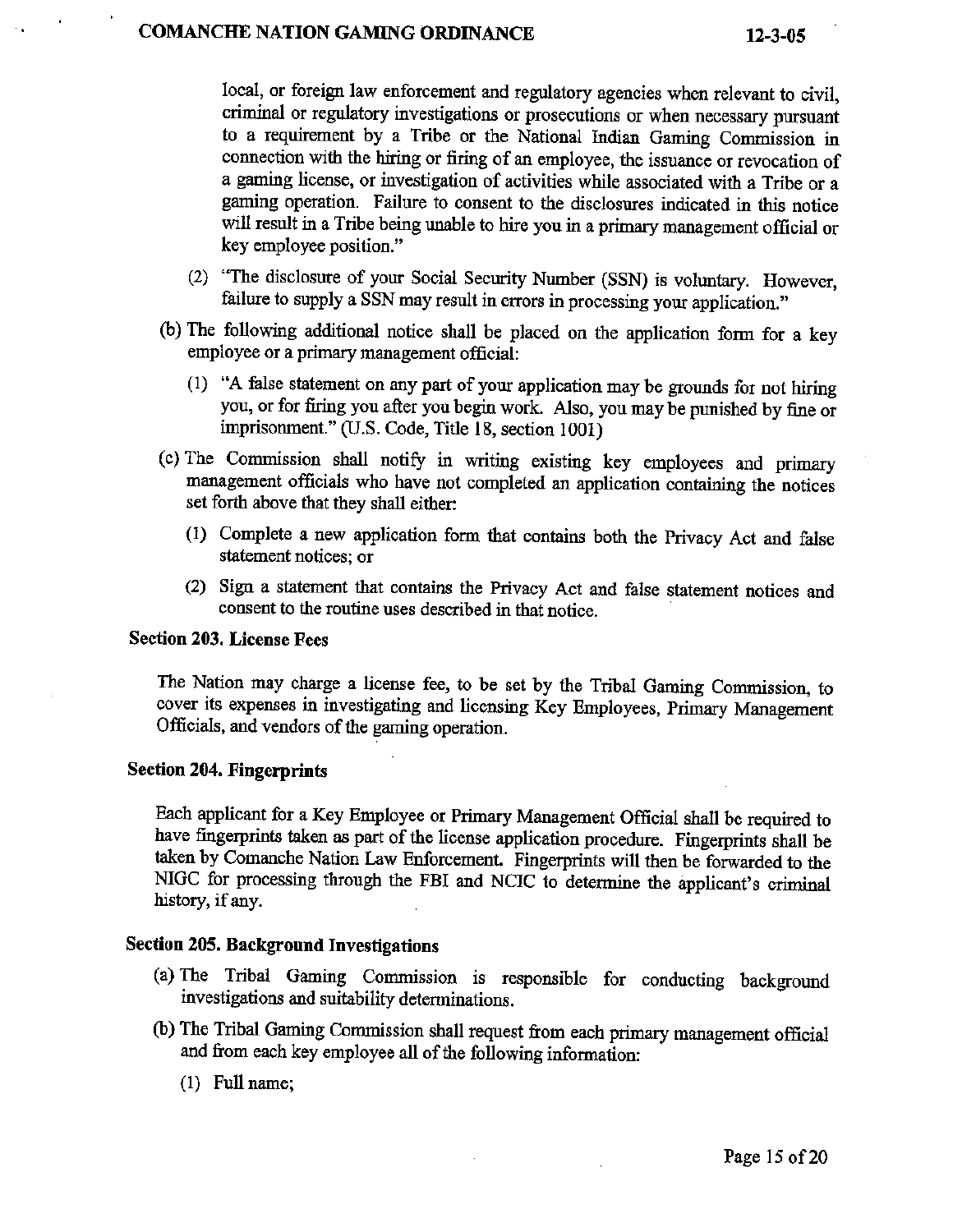#### **COMANCHF, NATION GAMING ORDINANCE**

- **(2)** Other **names used** (oral **or written);**
- **(3) Social security** number(s);
- **(4) Birth date;**
- **(5) Place of birth;**
- *(6)* **Citizenship;**
- (7) Gender;
- **(8) All** languages **spoken (or** written);
- **(9) Currently and for the previous** *5* **years:** 
	- **(A) business and employment positions held;**
	- **(B) ownership interests in those businesses;**
	- **(C) business** and residence **addresses; and**
	- **@)drivers license** numbers;
- **(10)** The **names and** current **addresses of at least** three **personal references, including one personal reference who was acquainted** with **the applicant during each period of residence listed** under **paragraph (b)(9) of this section;**
- (I **I) Current business** and **residence telephone** numbers;
- (12) **A description of any existing and previous business relationships with Indian Nations, including ownership interests in those businesses;**
- **(13) A description of any existing and previous business relationships with the gaming industry generally, including ownership interests in those businesses;**
- **(14) The** name **and address of any licensing** *or* **regulatory agency with which the person has filed an application for a license or permit refated to gaming, whether**  or not such license or permit was granted;
- (15) **For** each **felony** for **which there was an ongoing prosecution or a conviction,**  within **10 years of the date of the application, the charge, the name and address of the court involved, and the date** and **disposition if any;**
- **(1** *6)* **For each misdemeanor conviction or ongoing misdemeanor prosecution (excluding minor traffic violations), within 10 years of** the **date of the application, the name and address of the court involved and the date and disposition;**
- **(17) For each** criminal. **charge (excluding minor traffic charges), whether or** not **there is a conviction, if such criminal charge is within I0 years of the date of the application and is not otherwise listed pursuant to paragraph (b)(lS) or (b)(16) of this** section, **the criminal charge, the name and address of the court involved and the date** and **disposition;**
- **(18)** The name **and address of any licensing or regulatory agency with which the person has filed an application for an occupational license ox permit, whether or not** such **license or permit was granted;**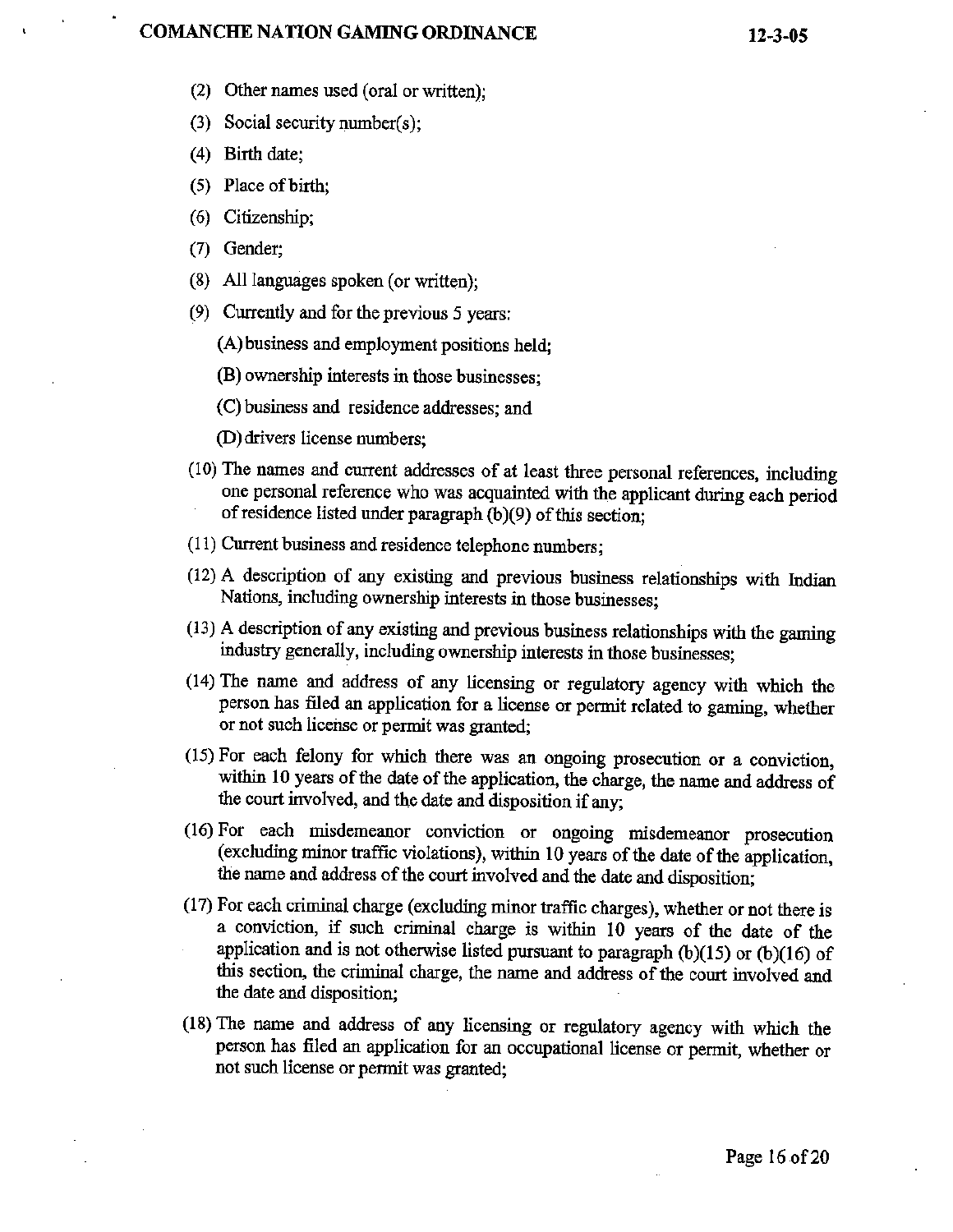**(1 9) A photograph** taken **within** the last year;

(20) Fingerprints; and

(21) **Any** other information **the Nation** deems **relevant.** 

## **Section 206. Procedures for Conducting a Background Check on Applicants**

- **(a)** As part of its review procedure, the Commission shall **employ** within **its** Licensing Department, or **engage,** an investigator to **conduct** a **background investigation** on each applicant sufficient to allow the **Gaming Commission** to make an eligibiIity determination under Section 207 below. The investigator shall:
	- (I) **Verify** the **applicant's identity through items such as asocial** security **card, drivers license,** birth **certificate, or passport;**
	- (2) **Contact** each personal and business reference provided in the **License Application, when possible;**
	- **(3) Obtain** a **personal** credit check
	- **(4) Conduct a civil** history **check;**
	- *(5)* **Conduct** a **criminal** history check via the submission **of** the applicant's fingerprints to the NIGC, and further obtain information from the appropriate court regarding **past felony and/or misdemeanor convictions arid criminal charges**  within the **last ten years;**
	- *(6)* **Inquire into any previous or existing business relationships with the gaming industry** and Indian tribes by contacting the **entities or** tribes;
	- **(7) Verify the** applicant's **history** and stam **with** any **licensing agency by contacting the** agency; **and**
	- **(8) Take** other **appropriate steps to verify the accuracy of** the **information, focusing**  on problem areas noted.
- (b) **The investigator shall create an investigative report** noting **the** steps **taken,** information **gained,** potential **problem** areas, and **disqualifjing** information.
- *(c)* The Gaming Commission and its investigator **shall promise to keep** confidential **the**  identity of each **person interviewed in the course of the investigation, other** *than*  **disclosure** as **required under** Federal, Tribal, or appIicable **State;** law.

### **Section 207. Eligibility Determination**

- **(a)** The Tribal Gaming Commission shall review a **person's prior activities,** mimind **record,** if **myy** reputation, habits, and associations **and shall make a determination concerning** the eligibility **of a key employee** or **primary management** official **for employment in a gaming operation.**
- (b) **If the Tribal Gaming Commission determines that employment of** the **person poses** a , threat to the public interest or to the effective regulation of **gaming,** or creates or **enhances dangers of** unsuitable, unfair, **or illegal practices and methods** and **activities in** the **conduct of gaming, a** tribal **gaming operation shall** not employ that person in a **key employee, or primasy management official** position.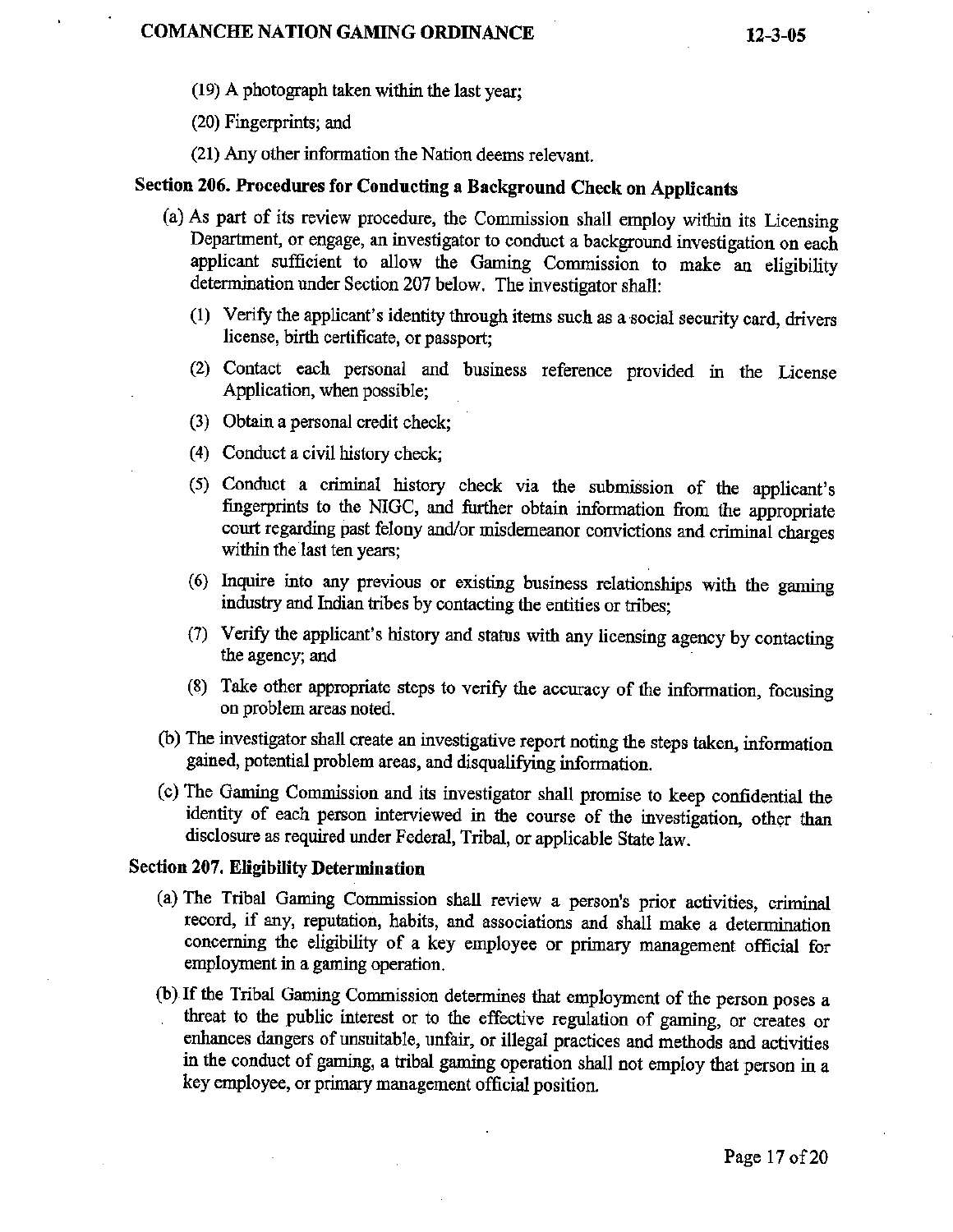# **Section 208. Procedures for Forwarding Applications and Reports for Key Employees, Primary Management Officials and Gaming Commissioners to the National Indian Gaming Commission**

- (a) **When a key employee** or primary management official is employed to **work** at a **gaming** operation **authorized** by this **ordinance,** the **Commission shall** fomd **to the National Indian Gaming** Commission **a completed** application for employment **and**  conduct the background investigation and make the determination referred to in Section **207(a)** of **this section.**
- **(b)** The gaming **operation shall not empIoy as a key employee** or **primary** management official apexson who does not **have** a **license within 90 days of** their **date of hire.**
- **(c)** The gdng **commission shall not appoint as a Gaming Commissioner a person who does** not **have a license** within **90'da)s** of their date of appointment **or date** of hire.

# **Section 209. Report to the National Indian Gaming Commission**

- (a) **The Tribal** Gaming **Commission shall prepare and forward** a report on **each**  background investigation to the National Indian **Gaming** Commission. **An**  investigative report shall include all of **the following:** 
	- **(1) Steps taken in conducting a background investigation;**
	- **'(2)** Results **obtained;**
	- (3) **Conclusions** reached; **and**
	- **(4) The bases for those conclusions.**
- (b) The **Commission shall forward** the **completed investigative report to the National Indian Gaming Commission within 60 days** after **an employee begins work or within 60** days **of** the approval of this ordinance by the Chairman **of the National Indian** . **Gaming** Commission.
- *(c)* The **Commission shall submit, with** the **investigative report, a copy of the eligibility determination, unless** the **NIGC** shdl **have advised the Nation that the submission of**  the eligibility detemhation is **not** necessary. This determination **shall** include, a **Statement describing how fie** information **submitted** by the **applicant** was verified;, a Statement of results following an inquiry into the applicant's prior activities, criminal **record,** if any, and **reputation,** habits and associations; a Statement **showing the results of interviews of a** sufficient **number of howledgeable people (such** as **former employers, personal references,** and others referred to by the **applicant)** in **order to provide** a basis for the Comanche Nation Gaming Commission **to make a finding**  concerning the **eligibility for licensing required for** employment **in a** gaming **operation; and** a **Statement** documenting **the** disposition of all potential problem **areas**  noted and disqualifying information obtained.
- **(d) If a license** is not **issued** to **an** applicant, the Tribal **Gaming** Commission:
	- (1) **Shall** notify *the* **NIGC; and**
	- (2) Shall forward copies of its eligibility determination and investigative report (if **my) to** the NIGC **for inclusion** in **the Indian Gaming** hdividuds **Records System**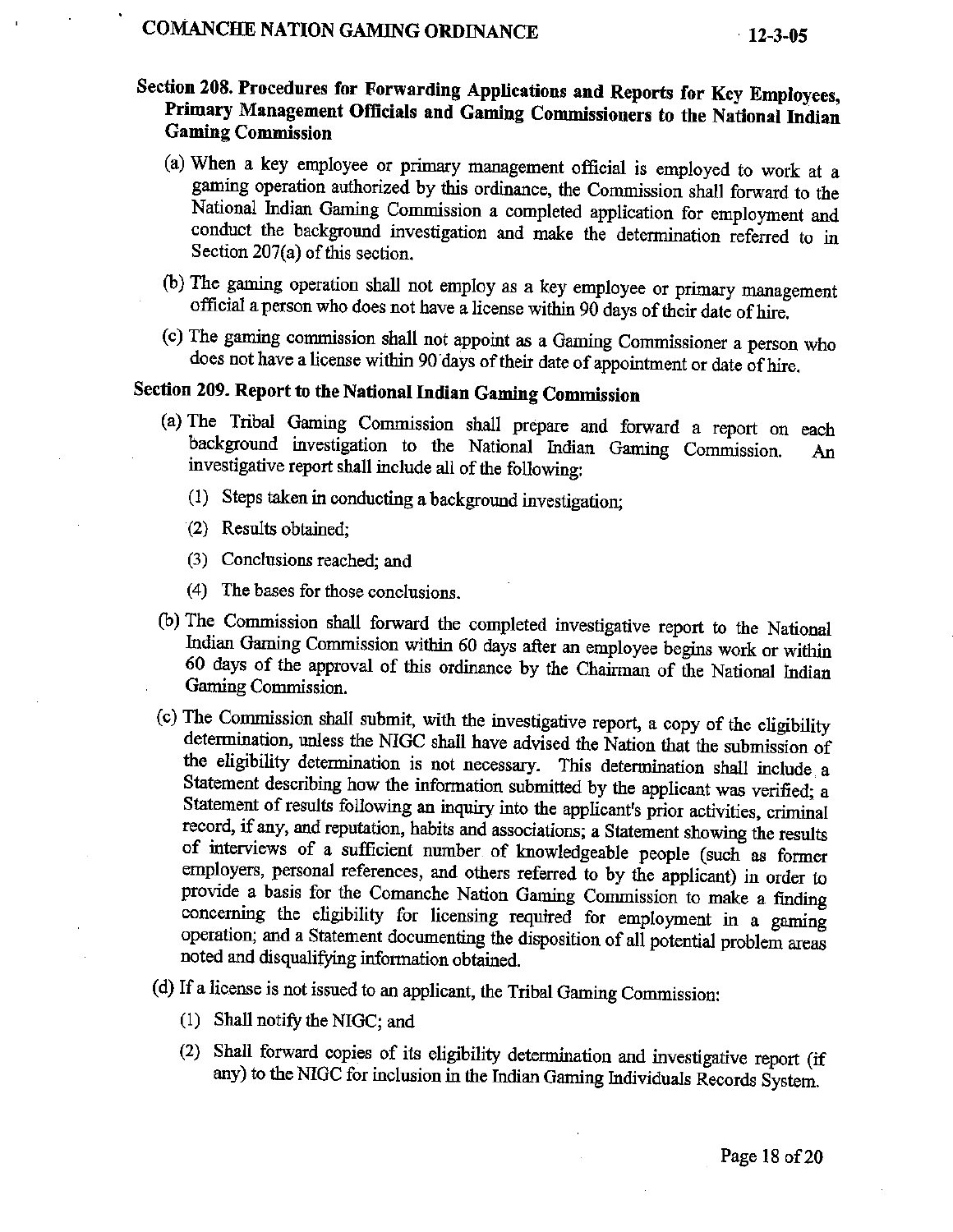# . **COMANCHF, NATION GAMING ORDINANCE**

**(e) With respect to all employees,** and **in** particular **key employees,** and **primary management** officials, **the Tribal Gaming Commission shall retain applications for employment and reports (if** any) of **backgound** investigations for **inspection by the** Chairman **of the NIGC or his or** her **designee for no Iess than three (3) years &om the date** of termhation **of employment.** 

## **Section 210. Granting a Gaming License**

- (a) **If, within a** thirty **(30) day period after the National Indian Gaming Commission receives a report, the National Indian Gaming Commission notifies the Tribe that it has no** objection **to the issuance of a license pursuant to a license application filed by a key employee, or a primary management official for whom the Nation has provided an application** and **investigative report to the National** Indian **Gaming Commission, the Tribal Gaming Commission,** acting **for the Nation, may issue a license to such applicant.**
- (b) The Tribal Gaming Commission shall respond to a request for additional information from the Chairman of the National Indian Gaming Commission concerning a key **employee, or a primary management official who is the subject of a report. Such a**  request shall suspend the 30-day period under paragraph (a) of this section until the **Chairman** of the **National Indian Gaming Commission receives the additional**  information.
- *-(c)* **If,** within **the** thirty **(30)** day pried **described** above, **the National Indian Gaming**  Commission **provides the Nation with a Statement itemizing objections to the issumce of a license to a key employee, a primary management official for whom the Tribal Gaming Commission** has **provided an application and investigative report to** the National Indian **Gaming Commission, the Nation shall reconsider the application, taking** into **account the objections itemized by the** National **Indian. Gaming Commission.** The **Nation** shall make **the** final **decision whether to issue a** license **to**  such **applicant.**

# **Section 211. License Suspension**

- **(a) If, after the issuance of a gaming license, the Tribal Gaming** Commission **receives from the** National Indian **Gaming Commission reliable** information **indicating** that **a key employee** or **a primary managemmt** officid is **not eligible for employment, the**   $T$ ribal Gaming Commission shall suspend such license and shall notify in writing the **licensee of the suspension and the proposed revocation.**
- (b) The Tribal Gaming Commission shall notify the licensee of a time and a place for a **hearing on the proposed revocation of a** license.
- *(c)* **ARer a revocation hearing, the Tribal Gaming Commission shall decide to revoke or to reinstate a gaming license. The Commission shall** notify the NIGC of its **decision.**

# **Section 212. Board of Review for Employee Disputes**

(1) **The** Nation **has** determined **that, in order to adhere to this Ordinance and** all **gaming regulations, there shall be established a Tribal** Gaming **Board** of **Review (Board of Review). The Board of Review shall serve as the** final **review body for 'employee disputes. Employee disputes shall include disputes with management,**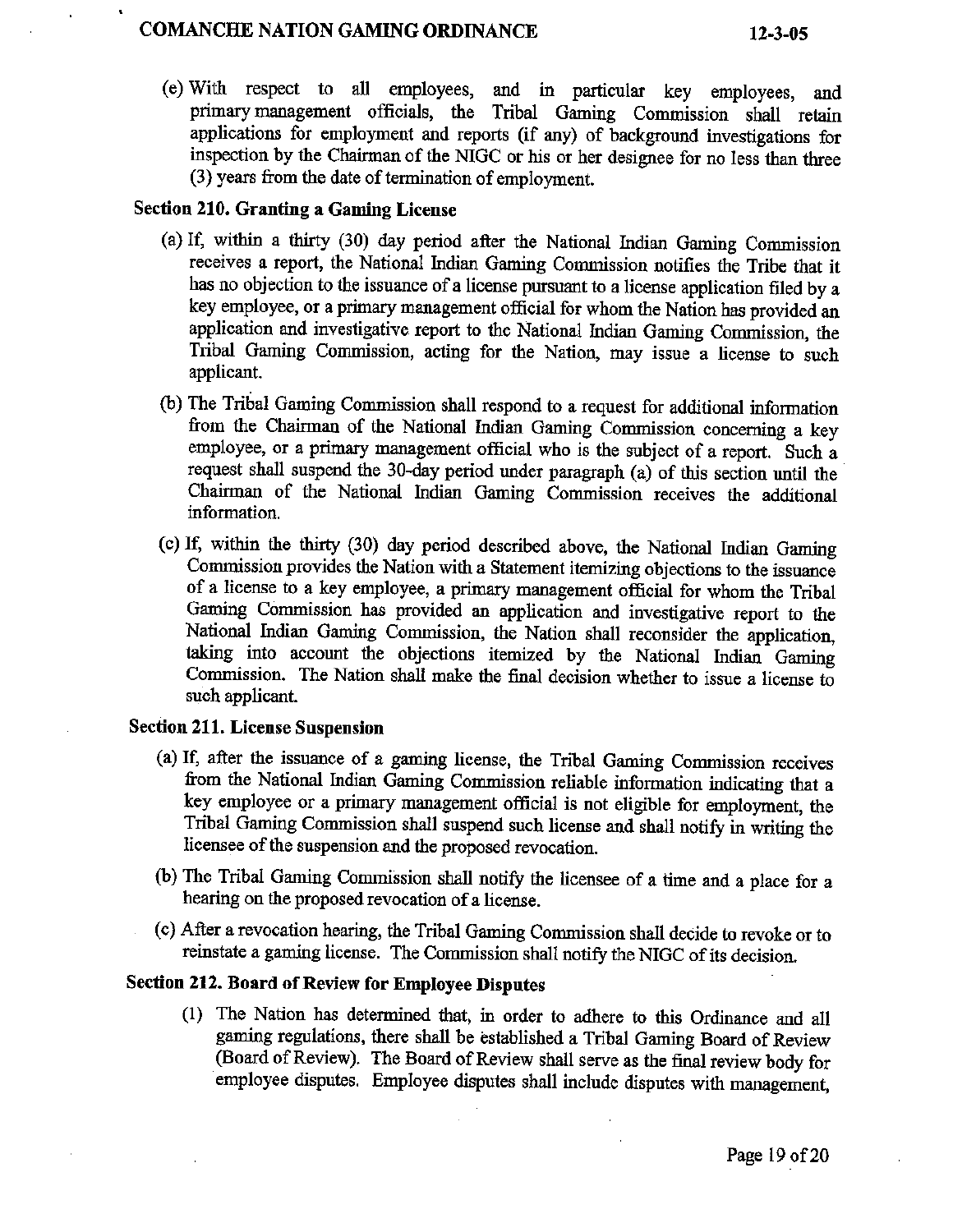# **COMANCHF, NATION GAMING ORDINANCE 12-3-05**

**1** 

**terminations, fines or other** internal **employee** disputes, not **to include actions taken by the** Commission.

- (2) **The Board of Review shall consist of five** members. Thd **membership** shall be **comprised of one** member **of** the **Tribal Gaming** Commission, **one member fiom the CBC, one primary** management **official, or key employee, one enrolled Tribal member not employed by the** gaming **operation, and one employee of the** gaming **operation. The members from** the Tribal Gaming Commission, **CBC,** and **gaming**  operation primary management official or employees shall be elected from their representative groups **and the enrolled Tribal member** shall be **appointed** by the **CBC,** Board of **Review members shall serve staggered terms. The** two **Tribal members shall serve, three-year** terns. **The primary management official or key employee shall serve a two-year term. The** members **from the Tribal Gaming Commission and the CBC shall serve one-year terms.**
- **(3) 'The Board of Review members 'who are not employed by the Nation in some other capacity shall be compensated at a rate per meeting or hearing to be set by the Gaming Commission, and shall be reimbursed for** actual **costs incurred during the scope of hisher duties as a member** of the Board **of Review. Compensation**  shall **never be tied** to **tribal gaming revenues.**
- (4) The Board of Review members shall elect a Chairperson from among them, **whose duty it** shall **be to preside over all meetings and hearings. In addition, the members shall elect a Vice-Chair who** shall **be the custoclian of any evidence**  submitted, and who shall preside in the Chairperson's absence. The Board of Review shall meet monthly, shall keep official records of the meetings. No later **than three working** days **following a hearing on employee disputes, the Board of Review shall issue its** findings. **Findings of the Board shall be final when issued.**
- **(5) No** Board **of Review member shall** be **removed prior to the** end **of hisher term without. cause. Removal shall be. effectuated by a majority vote of the entire Board of Review, and shall be a final decision A Board of Review member shall not review my decisions affecting himselfherself, or my person dire;ctIy related**  *to* **him or** her.

# **Section 301. Licenses for Vendors**

- (a) The Gaming Commission shall promulgate regulations governing the licensing of **Vendors.**
- (b) **Gaming vendors are vendors who provide gaming suppIies and services, including cash-related services.**